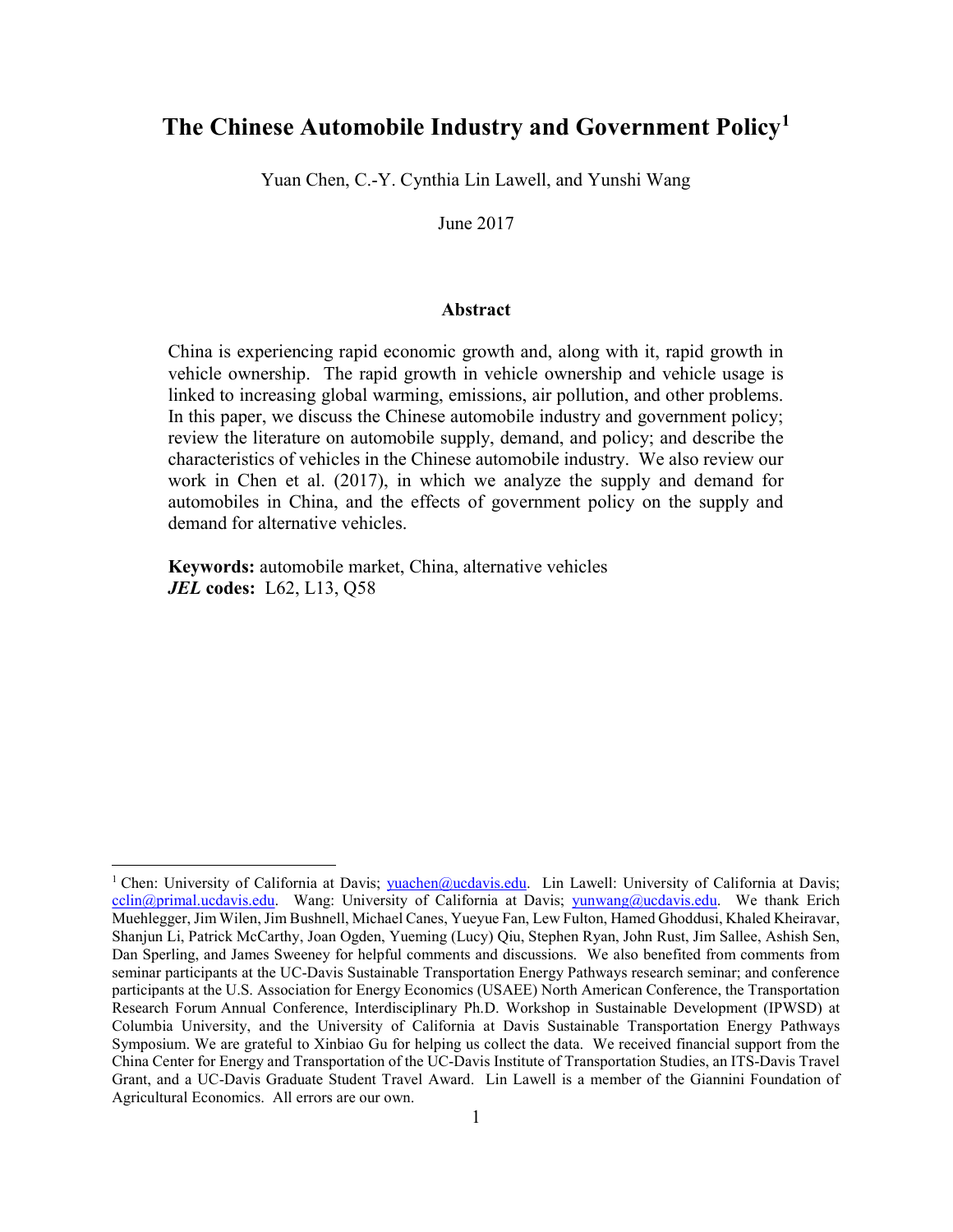## 1. Introduction

China is experiencing rapid economic growth and, along with it, rapid growth in vehicle ownership. Evidence from Chinese cities suggests average annual growth rates in per capita vehicle ownership of 10% to 25% (Darido, Torres, and Mehndiratta, 2014). According to data from the China Statistical Yearbook, vehicle ownership increased by nearly 56 times between 1990 and 2011. The rapid growth in vehicle ownership and vehicle usage is linked to increasing global warming, emissions, air pollution, and other problems.

In this paper, we discuss the Chinese automobile industry and government policy; review the literature on automobile supply, demand, and policy; and describe the characteristics of vehicles in the Chinese automobile industry. We also review our work in Chen et al. (2017), in which we analyze the supply and demand for automobiles in China, and the effects of government policy on the supply and demand for alternative vehicles.

# 2. China's Automobile Industry

In 2009, China's automobile market became the largest in the world, surpassing the U.S. automobile market both in sales and production. The annual gross product of the China's automobile industry has exceeded 5% of the country's annual GDP every year since 2002, and was as high as 7.4% of its GDP in  $2010<sup>2</sup>$ 

The Chinese automobile industry underwent several phases of growth since the start of China's economic reform in 1978. At that time, automobile manufacturing was very low in productivity. In the year 1980, total vehicle output was around five thousand vehicles only. As

<sup>&</sup>lt;sup>2</sup> These statistics were calculated using GDP data from the National Bureau of Statistics of China and automobile industry gross product data from Chinese Automobile Industry Yearbook.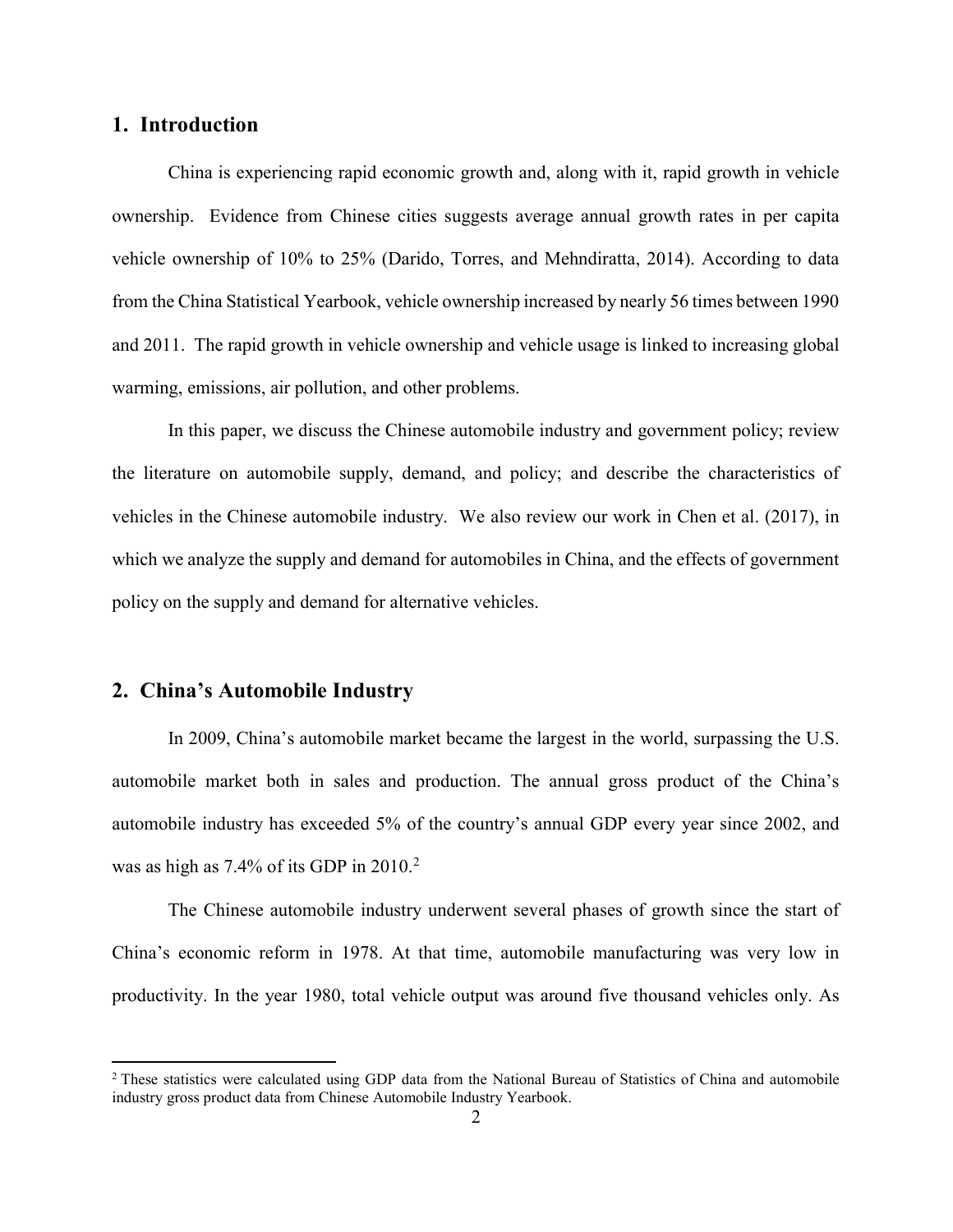incomes grew, household demand for passenger vehicle grew rapidly, which resulted in a large amount of cars being imported to China. In order to protect the vulnerable and immature domestic Chinese automobile industry, tariffs were set as high as 250% (Li, Xiao and Liu, 2015).

 Several large state-owned automobile enterprises in China tried to partner with foreign auto manufacturers to form joint ventures to increase their capacity and enhance their technical capabilities. However, foreign ownership was capped at 50% to protect domestic producers. In 1994, China's National Development and Reform Commission (NDRC) initiated an automobile industry policy encouraging state-owned firms to partner with international car makers to form joint ventures (Li, Xiao and Liu, 2015). Following this policy, more joint ventures were formed between large state-owned automobile companies and foreign auto manufacturers (Li, Xiao and Liu, 2015). Meanwhile, local and private producers also entered the market.

In 2001, China entered the World Trade Organization (WTO). In order to fulfill its commitment under the WTO, the Chinese government gradually cut the tariffs on foreign automobiles from 100% to 25% during the 5-year transition period. However, the market shares of imports further dropped from about 6% in 2001 to 3% in 2006 and it has stayed at that level since then (Li, Xiao and Liu 2015).

 The Chinese manufacturers of passenger vehicles can be categorized into two different types: indigenous-brand manufacturers, such as BYD, Geely, and Chery; and joint ventures between domestic manufacturers and foreign manufacturers, such as Shanghai Automotive Investment Company (BAIC) with Hyndai, and Dongfeng with Honda.

In Figure 1, adapted from Hu, Xiao and Zhou (2014), we present the market structure of the Chinese automobile industry. The car makers in large boxes are the top state-owned automobile groups in China. The ones in small isolated boxes at the bottom are indigenous local makers.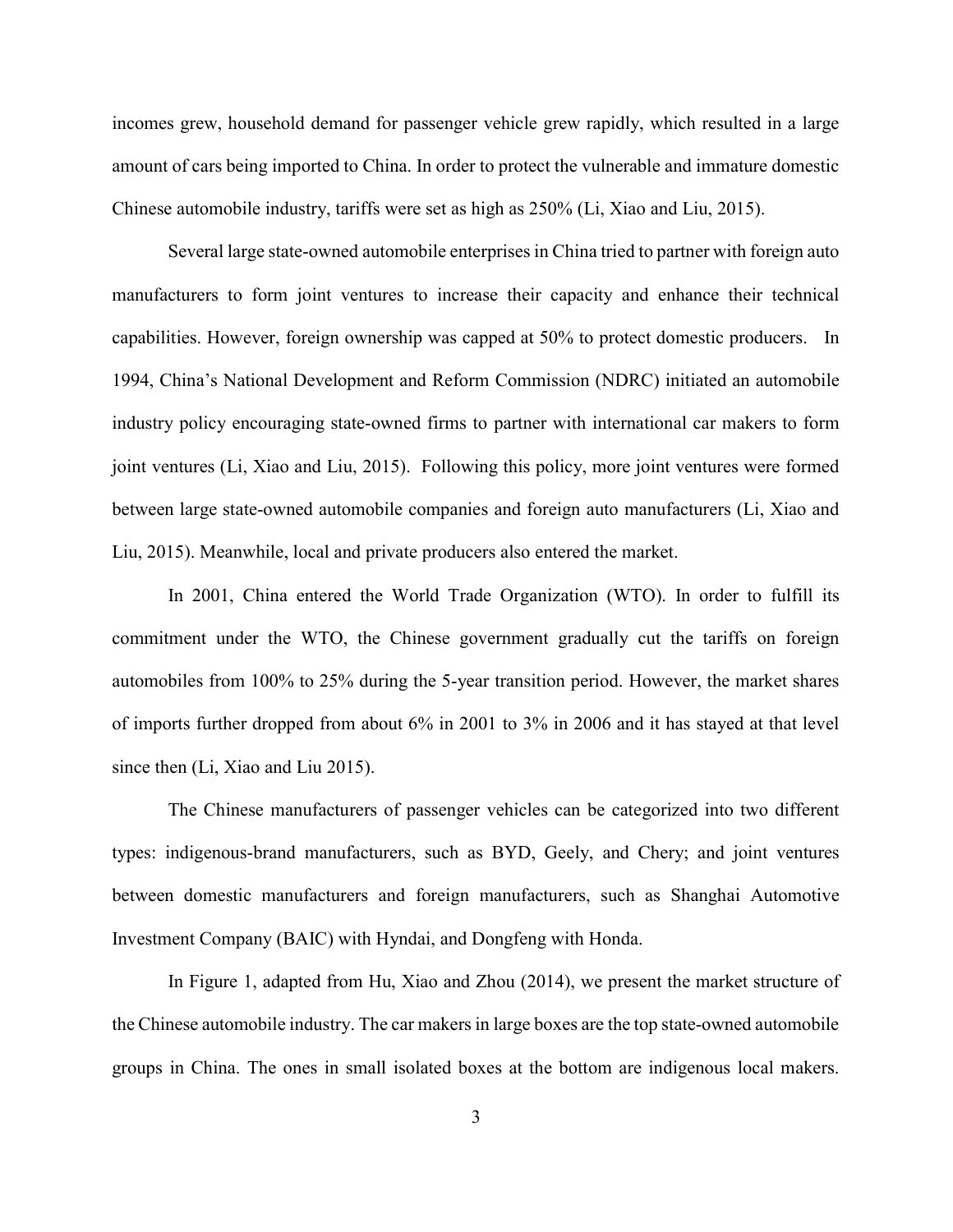According to Chinese automobile policy, a Chinese automobile company can form joint ventures with multiple foreign car manufacturers. For example, Shanghai Auto has cooperated with General Motors and Volkswagen. Dofeng Motors partners with Nissan, Kia, and PSA. On the other hand, under Chinese policy, a foreign car manufacturer is only allowed to form joint ventures with up to two Chinese automobile companies.<sup>3</sup> For example, Honda partners with both Donfeng Group and Guangdong Auto. Toyota, another Japanese automobile firm, cooperates with both Fist Auto Work and Guangdo Auto. Besides large stated-owned auto groups, private car makers also partner with foreign makers. Huachen Auto cooperates with BMW. Joint ventures with international car companies account for two thirds of the passenger vehicle market, with the rest mostly taken up by indigenous brands (Li, Xiao and Liu, 2015).

 Figure 2 presents the location of the automobile firms listed in Figure 1. Most of the automobile firms are located along the east of the continent. Two of the "China Automobile Group Four" are located in the east, with First Auto Work in the northeast, and Shanghai Automotive Investment Company (SAIC) in the Southeast. For the other two, Dongfeng Group is in the middle east of the country, while Chang'an Automobile Group is in central China. Two large indigenous firms Geely and Chery are located in the southeast part of China.

 In 2005, CAAM, the statistical organization of the Chinese automobile industry that categorizes vehicles, reclassified vehicles into two broad categories: passenger vehicles and commercial vehicles. CAAM further divided passenger vehicle into four categories: Basic Passenger Vehicle (BPV), Sports Utility Vehicle (SUV), Multi-purpose Vehicle (MPV), and others (such as crossovers). In 2012, according to the China Automobile Industry Year Book, the

<sup>&</sup>lt;sup>3</sup> According to "Chinese Automobile Industry Development Policy, 2009 edited edition". http://www.china.com.cn/policy/txt/2009-08/31/content\_18430768\_5.htm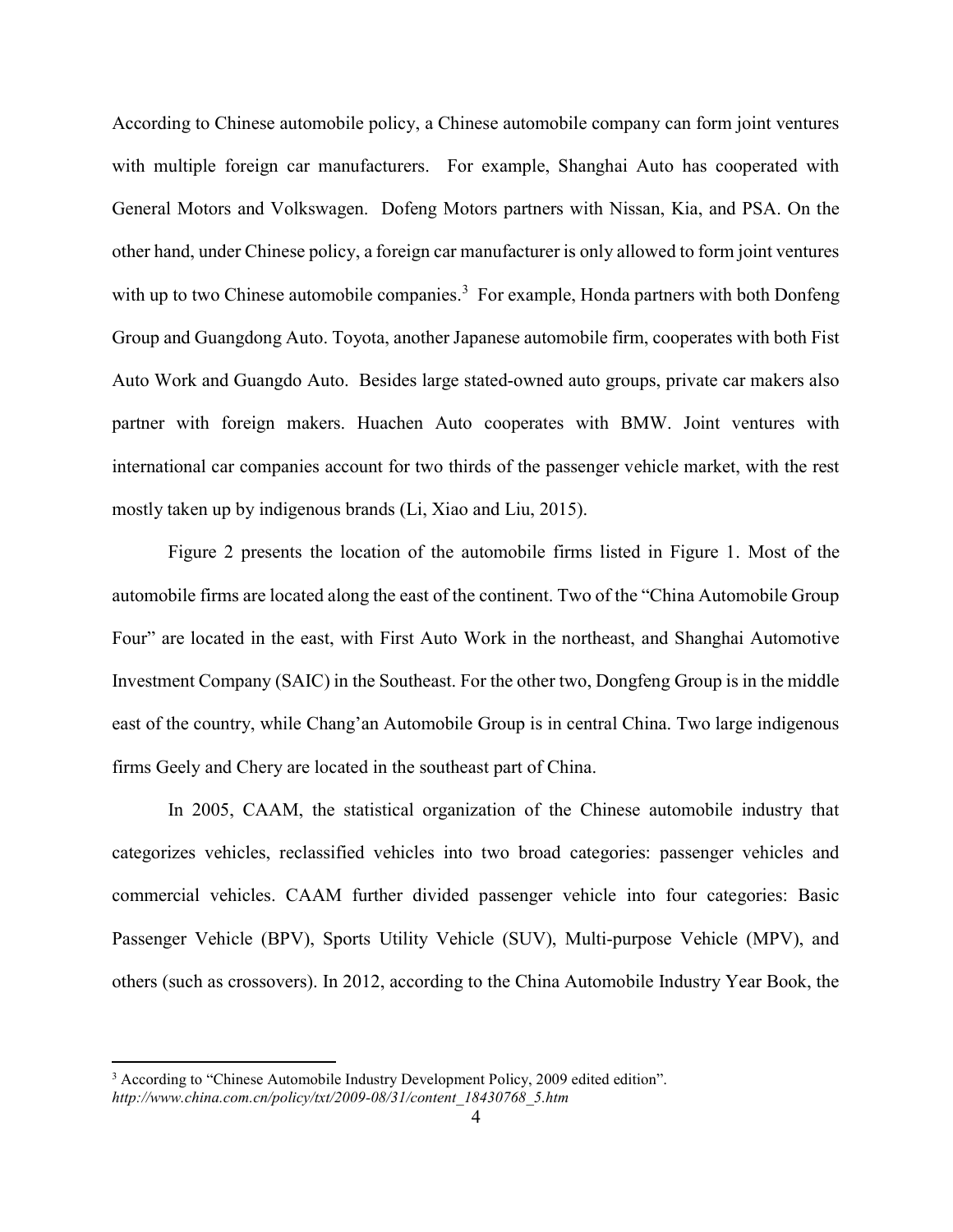total Basic Passenger Vehicle (BPV) output is 10.767 million and that for Multi-purpose Vehicle (MPV) and Sports Utility Vehicle (SUV) is 491.896 thousand and 1.999 million respectively. The total output and sales for passenger vehicle in 2012 is 13.258 million and 13.239 million, respectively.

 According to China's National Bureau of Statistics, from 2004 to 2014, the total number of civil passenger vehicles owned in China increased from 17.35 million to 123.27 million, with an annual growth rate of 21.69%. The total number of civil vehicle owned in China, including civil trucks, was 145.98 million in 2014.

In September 2004, China introduced its first fuel economy standards for light duty passenger vehicles (GB 19578-2004), targeting a fuel consumption of 6.9 L/100km by 2015, which translates to an estimated 167 g/km of  $CO<sub>2</sub>$  emissions. The standards were initially outlined in two phases with different national standards of "limits of Fuel Consumption of Passenger Cars". The national standard limits are set for 16 categories of curb weights and also differentiates manual transmission from automatic transmission.

 The first phase began in July 2005 for new vehicle production, and a year later for existing vehicle production. Phase 2 began in January 2008 for new vehicle production, and full segment production compliance was implemented in 2009.

 The cars initially included in the fuel economy standard were passenger cars, SUVs, and light commercial vehicles (LCVs). These vehicles are collectively defined as M1-type vehicles by the EU, and are defined in the Chinese standard as vehicles with a minimum speed of 50 km/h and a maximum weight of 3500 kg.

 The third phase of the passenger vehicle fuel economy standard includes Corporate Average Fuel Consumption (CAFC) target (GB 27999-2011), which went into effect in 2012 and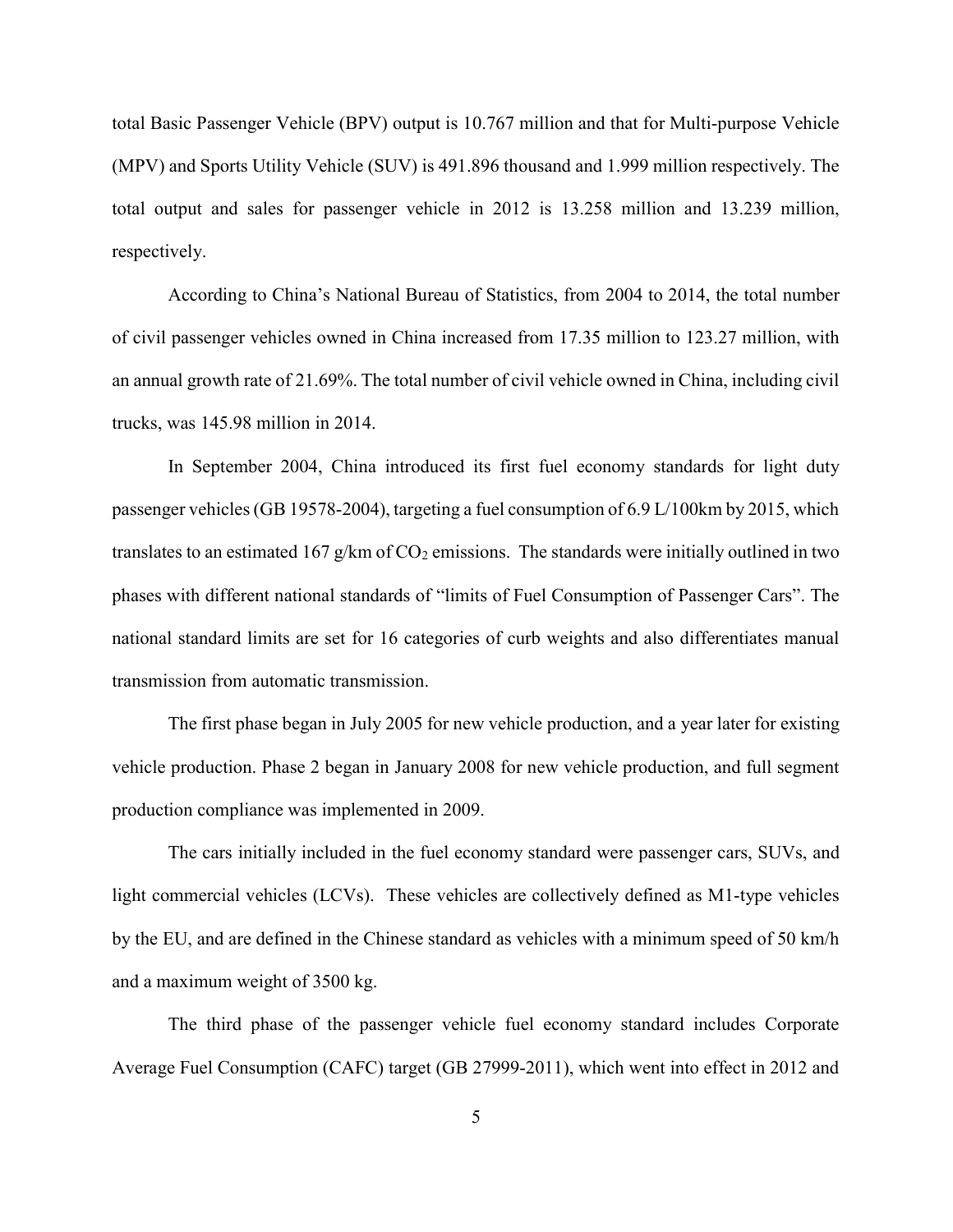is intended to bind in 2015. Together with the passenger car fuel limits standard (GB 19678-2004), CAFC is designed to realize an ambitious average fuel consumption target of 6.9 L/100km by 2015. The fourth phase recently released is providing gradual implementation guidelines towards a 2020 5.0 L/100km binding target.

 The CAFC uses vehicle model, year, and annual sales to calculate the following weighted average for fuel consumption based on the New European Driving Cycle (NEDC):

$$
CAFC = \frac{\sum_i FC_i \cdot V_i}{\sum_i V_i} ,
$$

where  $FC_i$  is the fuel consumption of model *i* and  $V_i$  is the annual sales of model *i*.

 The government sets higher weights for alternative fuel vehicles to encourage their production. Until 2015, in the CAFC calculation, a multiplier of 5, 5, 5, 3 of the quantity sales are used for pure-electric, fuel-cell electric, plug-in hybrid, and energy saving vehicles respectably. The weights gradually decrease thereafter.<sup>4</sup> Table 1 presents the multipliers imposed on the annual sales/imports of alternative fuel vehicles in the CAFC calculation.

The CAFC target  $T_{CAFC}$  is based on individual vehicle fuel consumption targets, which use the quantity of annual sales of each model to calculate a weighted average as follows:

$$
T_{CAFC} = \frac{\sum_{i} T_i \cdot V_i}{\sum_{i} V_i},
$$

where  $T_i$  is the fuel consumption target of model *i* and  $V_i$  is the annual sales of model *i*.

<sup>4</sup> 2015 annual report of Chinese passenger vehicle fuel consumption 2015 by Innovation Center for Energy and Transportation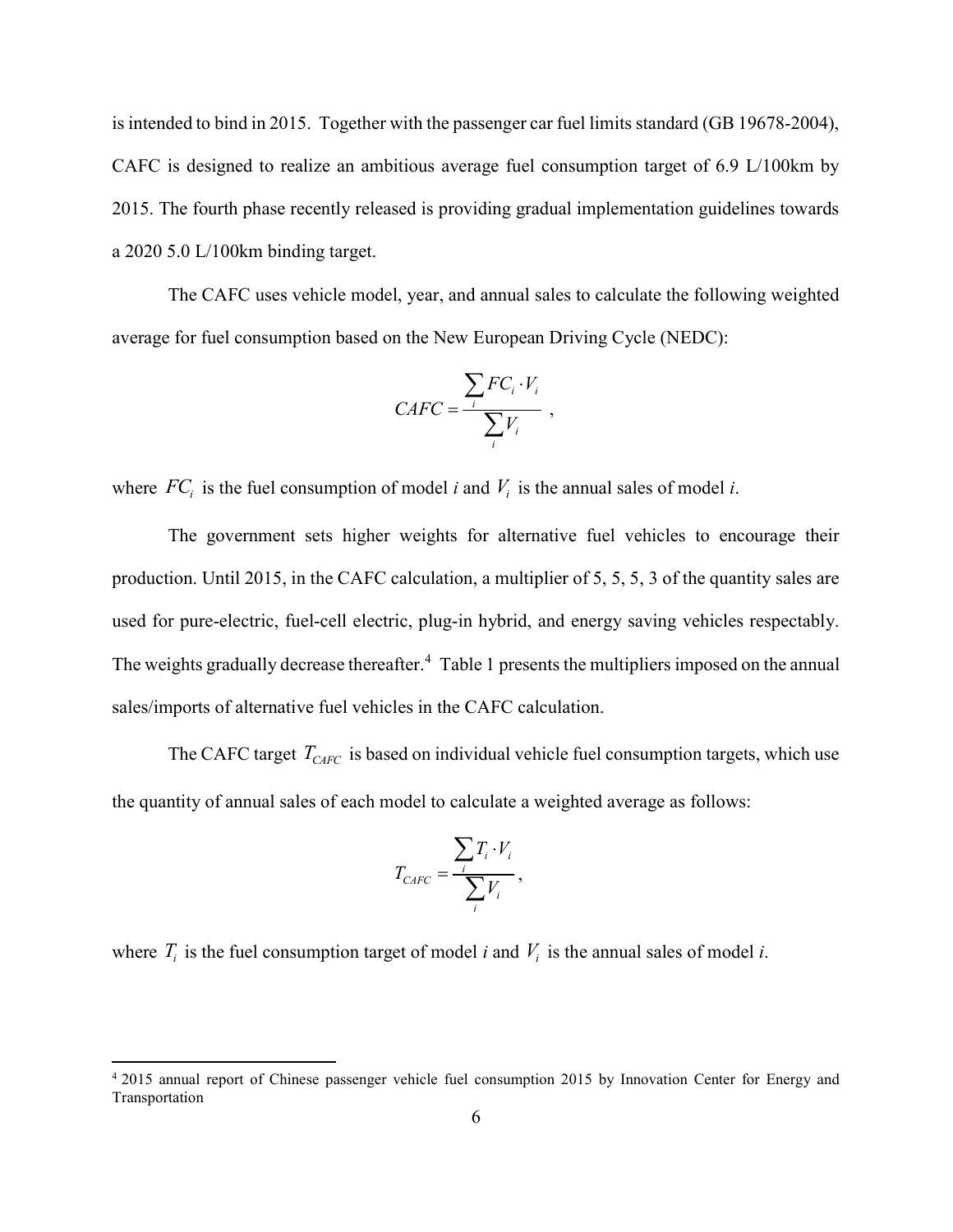The national standard (GB 27999) target implementation status is indicated by CAFC CAFC  $T_{c}$ .

The CAFC requirement was enacted in 2012 and allows automobile manufacturers until 2015 to gradually reduce the fuel consumption levels (3% each year), towards the CAFC binding period starting in 2015 (100% compliance).

 In addition to fuel economy standards, in 2010 the Chinese government established a project called "energy saving projects", which uses a fiscal subsidy to encourage energy saving. Some autos with low displacement (less than 1.6L) will receive a subsidy (directly to the car makers) such that the market price is the price after subsidized.<sup>5</sup>

## 3. Literature Review

In this section, we review several strands of related literature on automobile supply, demand, and policy.

### 3.1. Structural econometric models of automobile demand and supply

 The first strand of literature we review is that on structural econometric models of automobile demand and supply. Goldberg (1995) develops and estimates a model of the U.S. automobile industry. On the demand side, a discrete choice model is estimated using micro data from the Consumer Expenditure Survey. The estimation results are used in conjunction with population weights to derive aggregate demand. On the supply side, the automobile industry is modeled as an oligopoly with differentiation. Equilibrium is characterized by the first-order

<sup>&</sup>lt;sup>5</sup> Announcement published by the Ministry of Finance of the People's Republic of China. http://jjs.mof.gov.cn/zhengwuxinxi/zhengcefagui/201006/t20100601\_320724.html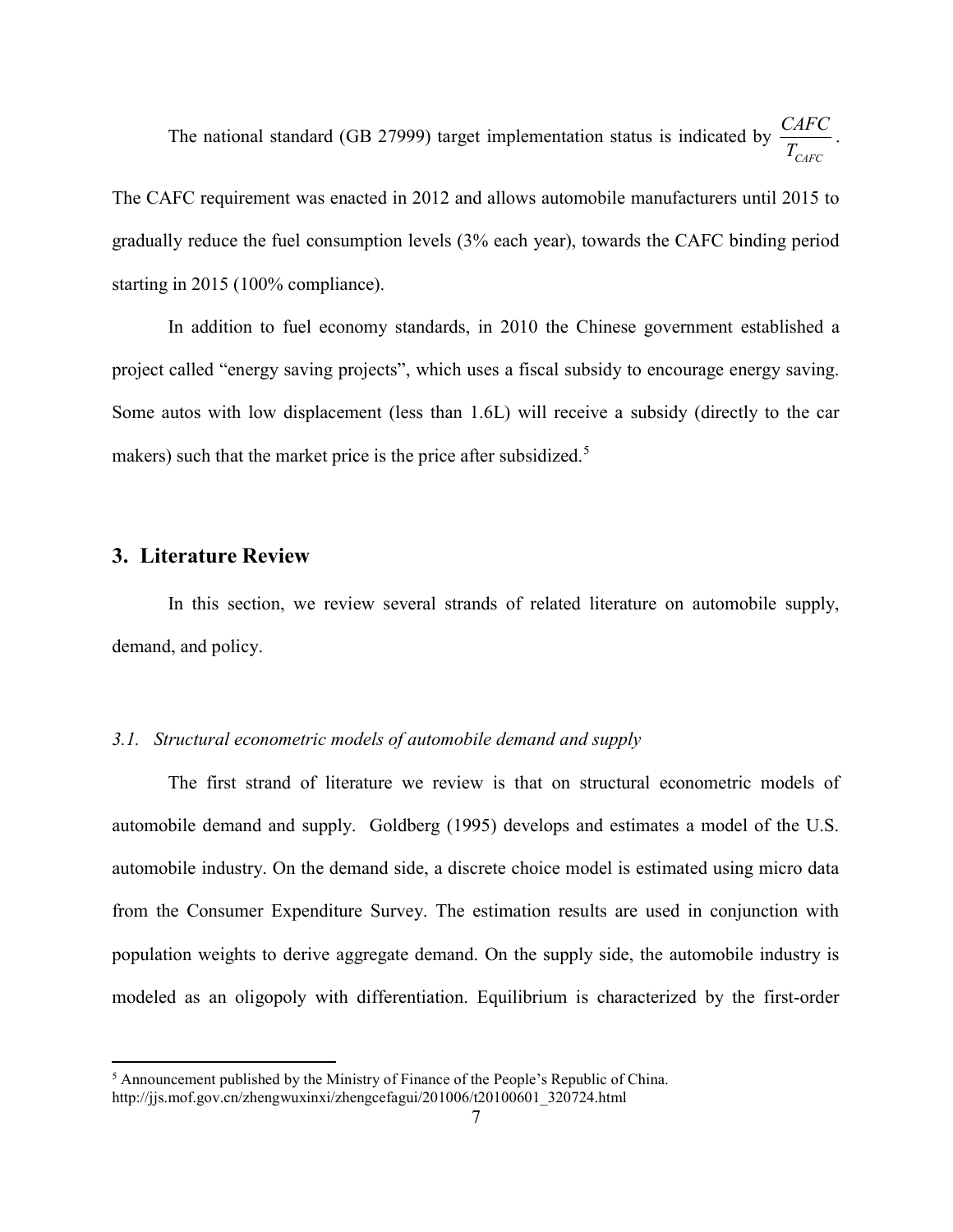conditions of the profit maximizing firms. The estimation results are used in counterfactual simulations to investigate two trade policy issues: the effects of the voluntary export restraint, and exchange rate pass-through.

Berry, Levinsohn and Pakes (1995) develop techniques for empirically analyzing demand and supply in differentiated products markets and then apply these techniques to analyze the equilibrium in the U.S. automobile industry. The framework they present enables one to obtain estimates of demand and cost parameters for a class of oligopolistic differentiated products markets, using only widely available product-level and aggregate consumer-level data, which are consistent with a structural model of equilibrium in an oligopolistic industry.

Petrin (2002) develops a technique useful for obtaining more precise estimates of demand and supply curves when constrained to market-level data. The technique augments the estimation routine with data on the average characteristics of consumers that purchase different products. He applies his technique to the automobile market, estimating the economic effects of the minivan introduction. He shows that the results obtained are meaningfully different from those yielded by the standard approaches. Benefits accruing to both minivan and non-minivan consumers are reported.

 Berry, Levinsohn and Pakes (2004) show how rich sources of information on consumer choice can help to identify demand parameters in a widely used class of differentiated products demand models. In particular, they show how to use "second-choice" data on automotive purchases to obtain good estimates of substitution patterns in the automobile industry. They use their parameter estimates to make out-of-sample predictions about important recent changes in industry structure.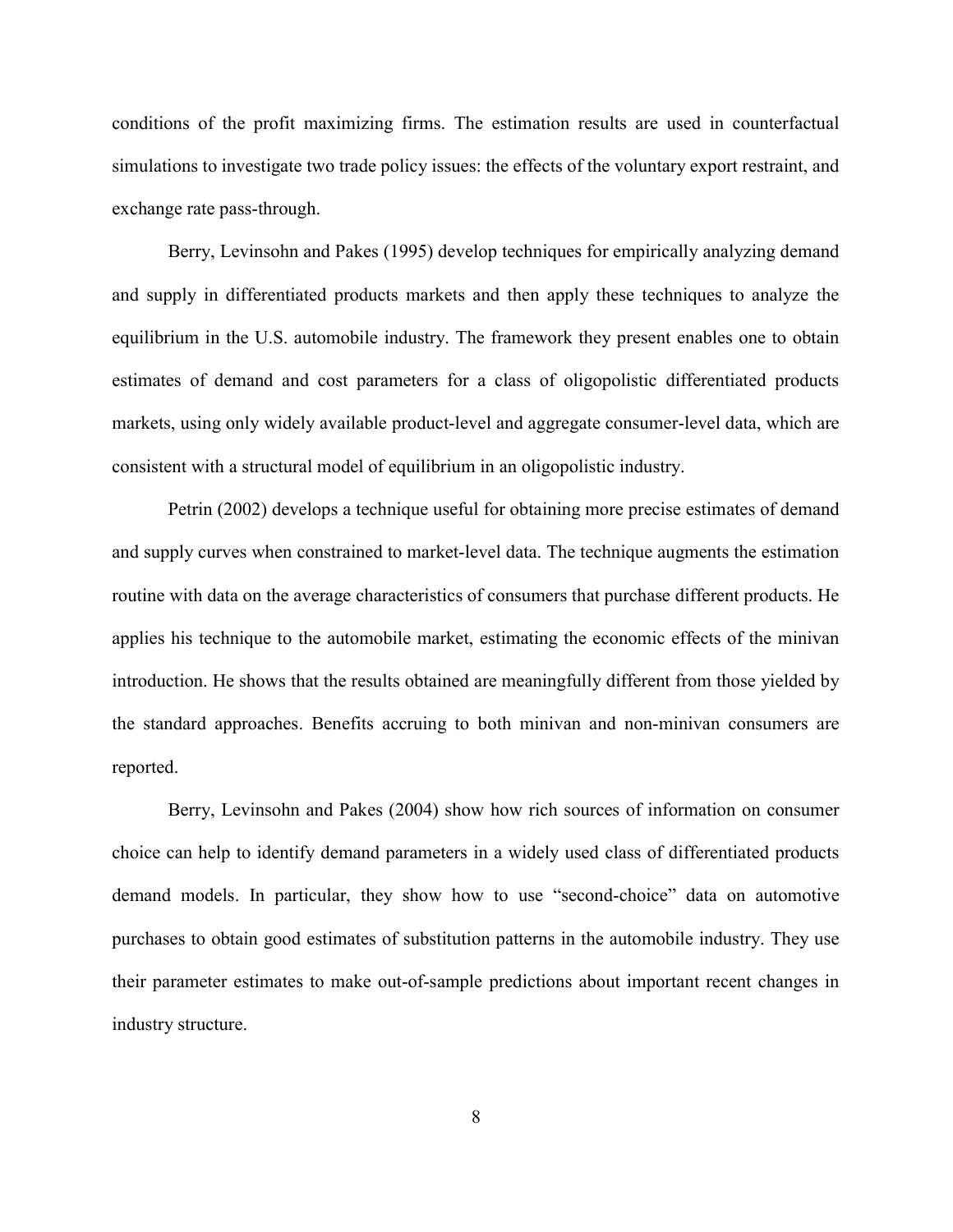### 3.2. Vehicle demand

The second strand of literature we review is that on vehicle demand. Sallee, West and Fan (2016) measure consumers' willingness to pay for fuel economy using a novel identification strategy and high quality microdata from wholesale used car auctions. They leverage differences in future fuel costs across otherwise identical vehicles that have different current mileage, and therefore different remaining lifetimes. By seeing how price differences across high and low mileage vehicles of different fuel economies change in response to shocks to the price of gasoline, they estimate the relationship between vehicle prices and future fuel costs. Their data suggest that used automobile prices move one for one with changes in present discounted future fuel costs, which implies that consumers fully value fuel economy.

Anderson and Sallee (2016) present a simplified model of car choice that allows them to emphasize the relationships between fuel economy, other car attributes, and miles traveled. They focus on greenhouse gas emissions. Besides the main familiar conclusion that standards are substantially less efficient than a fuel tax, they make the points about the relative importance of rebound effect, on the effects of attribute-based policies, and the implications of behavioral biases.

 Understanding demand in the new plug-in hybrid electric vehicle (PHEV) market is critical to designing more effective adoption policies. Sheldon, DeShazo and Carson (2016) use stated preference data from an innovative choice experiment to estimate demand for PHEVs relative to battery electric vehicles (BEVs) and to explore heterogeneity in demand for these vehicles. They find the gap between willingness to pay for PHEVs and their price premium over conventional vehicles is on the order of current subsidies, while that of BEVs is an order of magnitude larger. They use a latent class model to show PHEVs draw a different consumer segment into the market.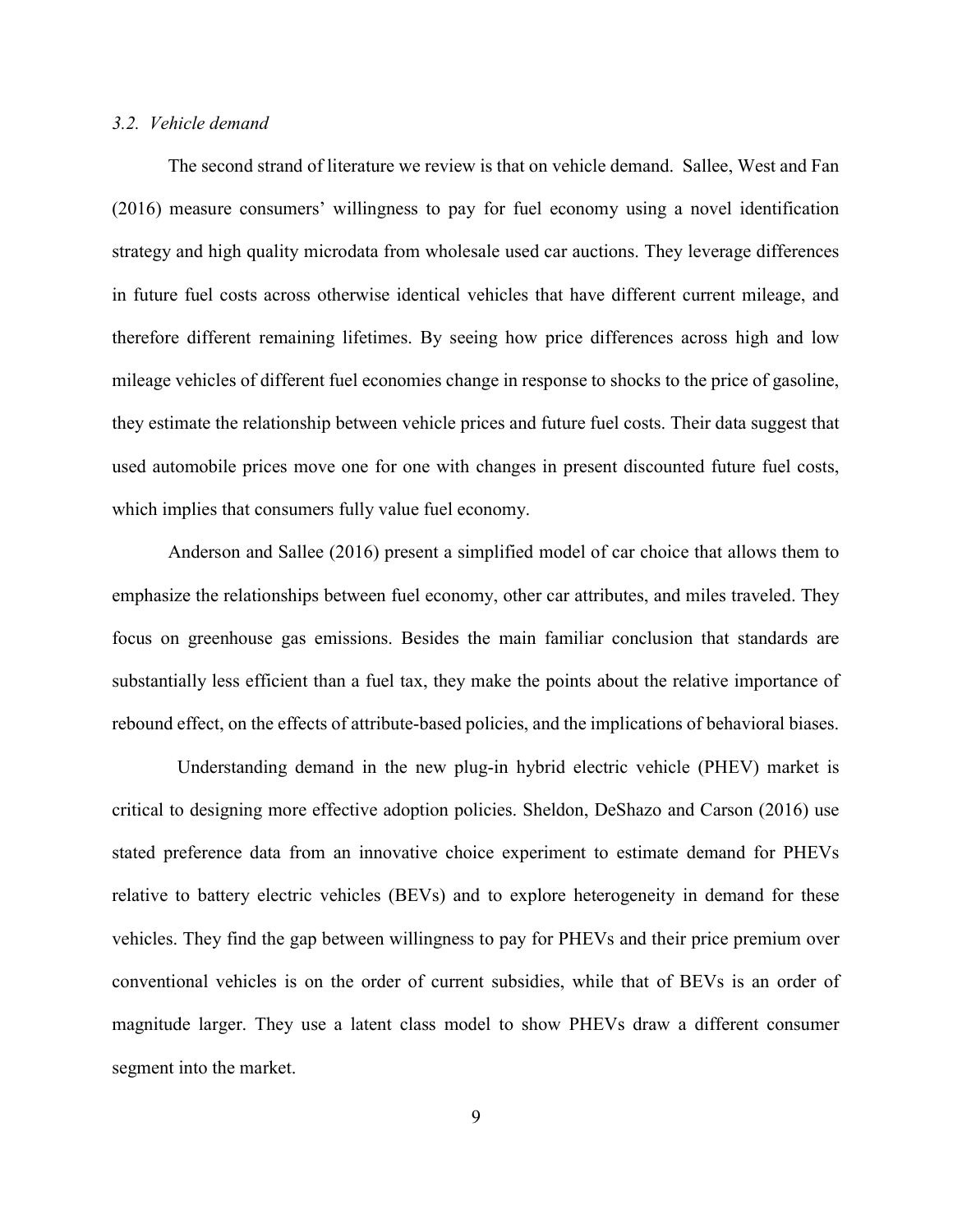Deshazo, Sheldon and Carson (forthcoming) assess the performance of alternative rebate designs for plug-in electric vehicles. Based on an innovative vehicle choice model, they simulate the performance of rebate designs that vary in terms of vehicle technologies consumer income eligibility, and caps on the price of vehicles eligible for subsidies. They compare these alternatives in terms of 1) the number of additional plug-in electric vehicles purchased, 2) cost-effectiveness per additional vehicle purchase induced, 3) total program cost and 4) the distribution of rebate funding across consumer income classes. Using the stats quo rebate policy in California as a reference case, they identify two alternative types of designs that are superior along all performance criteria.

 Li and Zhou (2015) examine the dynamics of technology adoption and critical mass in network industries with an application to the U.S. electric vehicle (EVs) market, which exhibits indirect network effects in that consumer EV adoption and investor deployment of public charging stations are interdependent. Using a data set of quarterly EV sales in 354 U.S. metro areas from 2011 to 2013, they quantify indirect network effects and simulate long-run market outcomes in each of the Metropolitan Statistical Areas (MSAs). Their analysis provides robust and significant evidence of indirect network effects in this market. Also their simulations show several different market equilibrium outcomes across the MSAs in the long run with a significant number of them exhibiting multiple equilibria and critical mass.

Holland, Mansur, Muller, and Yates (2016) combine a theoretical discrete-choice model of vehicle purchases, an econometric analysis of electricity emissions, and the AP2 air pollution model to estimate the geographic variation in the environmental benefits from driving electric vehicles. The second-best electric vehicle purchase subsidy ranges from \$2,785 in California to −\$4,964 in North Dakota, with a mean of −\$1,095. Ninety percent of local environmental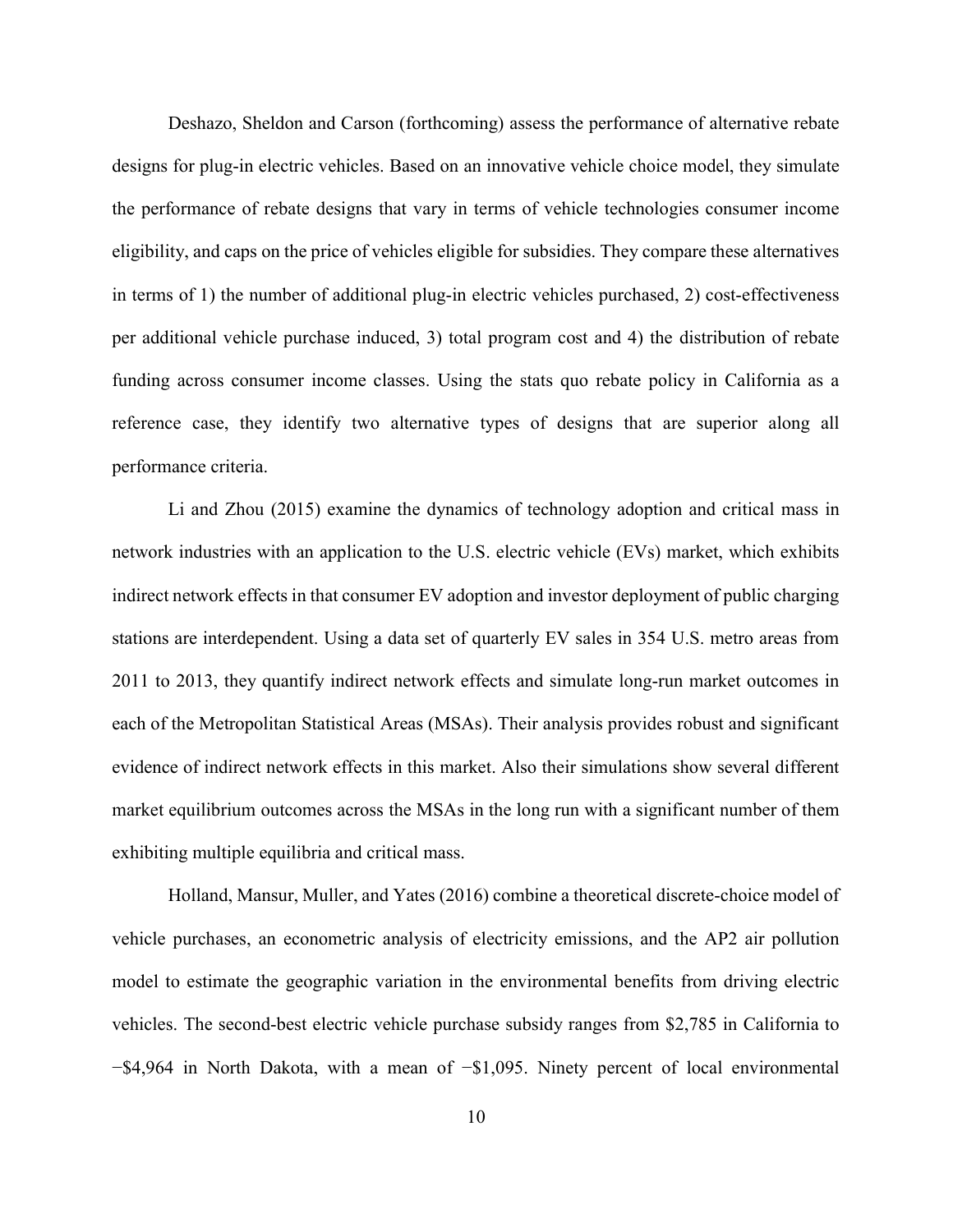externalities from driving electric vehicles in one state are exported to others, implying they may be subsidized locally, even when the environmental benefits are negative overall. Geographically differentiated subsidies can reduce deadweight loss.

The firm response to regulation is seldom as controversial as in the context of fuel economy standards, a dominant policy to reduce emissions from vehicles worldwide. It has long been argued that such standards lead to vehicle weight changes that increase accident fatalities. Using unconditional quantile regression, Bento, Gillingham and Roth (2017) are the first to document the effect of the Corporate Average Fuel Economy (CAFE) standards on the vehicle weight distribution. They find that on net CAFE reduced fatalities, with lowered mean weight dominating increased dispersion. When monetized, this effect suggests positive net benefits from CAFE even with no undervaluation of fuel economy.

#### 3.3. The effects of government policy on vehicle demand

 We also review the literature on the effects of government policy on vehicle demand, particularly for alternative vehicles.

Gallagher and Muehlegger (2011) study the relative efficacy of state sales tax waivers, income tax credits, and non-tax incentives to induce consumer adoption of hybrid-electric vehicles. They find that the type of tax incentive offered is as important as the generosity of the incentive. Additionally, they examine how adoption varies with fuel prices. By comparing consumer response to sales tax waivers and estimated future fuel savings, they estimate an implicit discount rate of 14.6% on future fuel savings.

 Beresteanu and Li (2011) analyze the determinants of hybrid vehicle demand, focusing on gasoline prices and income tax incentives. They find that hybrid vehicle sales in 2006 would have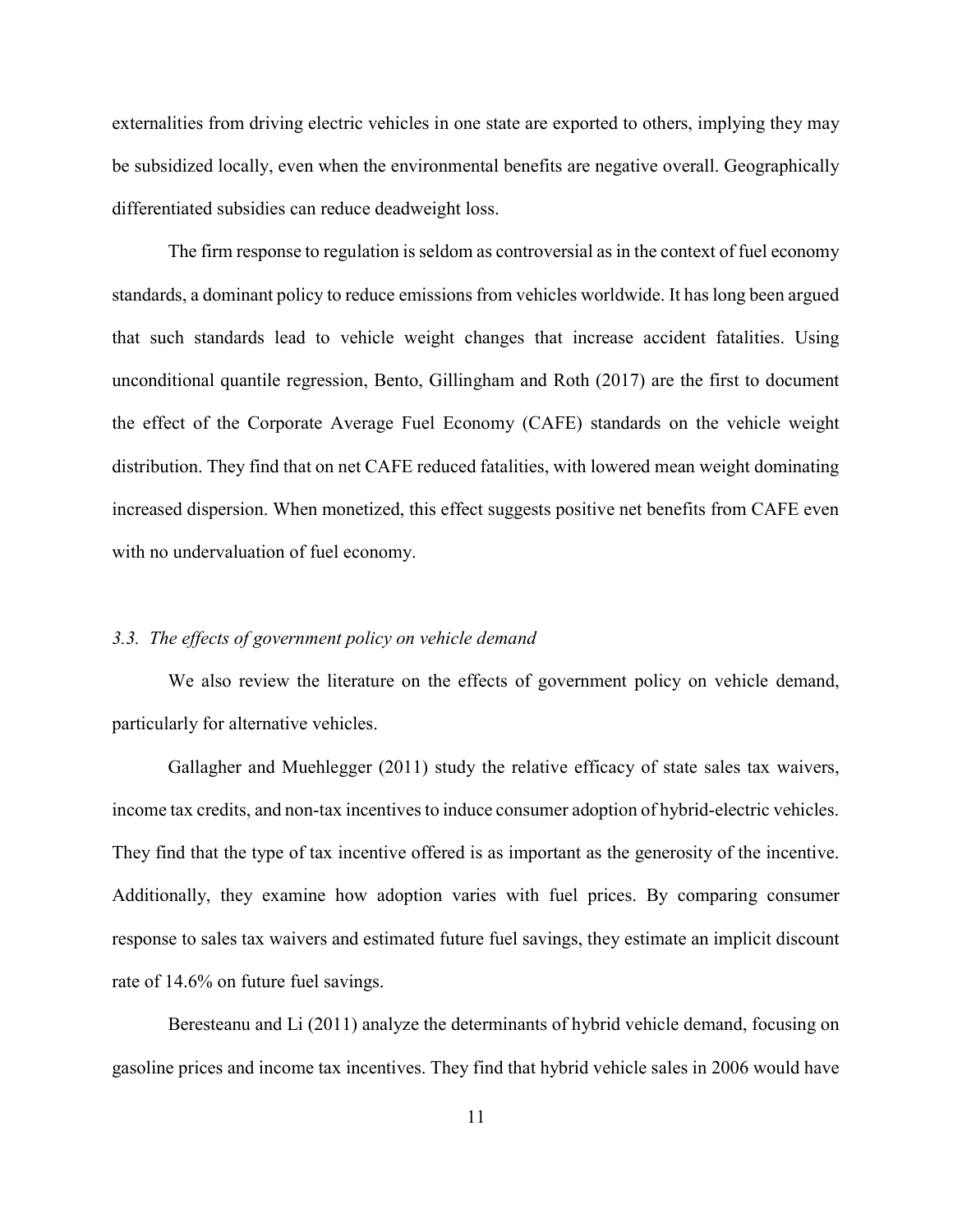been 37% lower had gasoline prices stayed at the 1999 levels, and the effect of the federal income tax credit program is estimated at 20% in 2006. Under the program, the cost of reducing gasoline consumption was \$75 per barrel in government revenue and that of  $CO<sub>2</sub>$  emission reduction was \$177 per ton. They show that the cost effectiveness of federal tax programs can be improved by a flat rebate scheme.

 Sallee (2011) estimates the incidence of tax incentives for the Toyota Prius. Transaction microdata indicate that both federal and state incentives were fully captured by consumers. This is surprising because Toyota faced a binding production constraint, which suggests that they could have appropriated the gains. The paper proffers an explanation based on an intertemporal link in pricing that stems from search frictions, which has the unconventional implication that statutory burden influenced economic burden.

Jacobsen and van Benthem (2015) estimate the sensitivity of scrap decisions to changes in used car values and show how this "scrap elasticity" produces emissions leakage under fuel efficiency stands, a process known as the Gruenspecht effect. After first estimating the effect of gasoline prices on used vehicle values and scrappage of vehicles with different fuel economies, they then estimate the scrap elasticity itself, which they found to be -0.7. When applied in a model of fuel economy standards, 13-16 percent of the expected fuel savings leak away through the used vehicle market, which effect rivals or exceeds the importance of the often-cited mileage rebound effect.

#### 3.4. Vehicle supply and the effects of government policy

We also review the literature on vehicle supply, and the effects of policies on vehicle supply.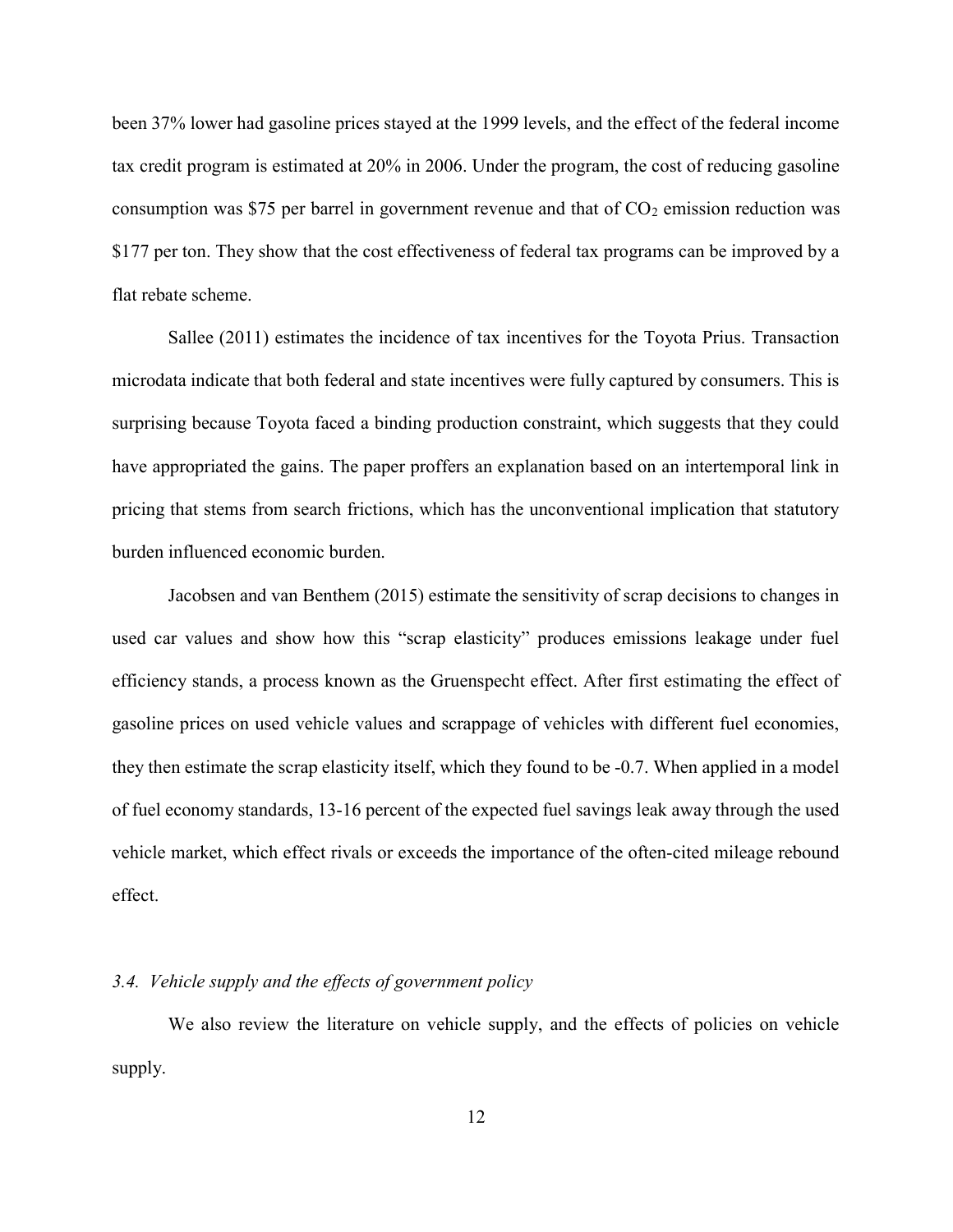Heutel and Muehlegger (2015) study the effect of differences in product quality on new technology diffusion. They propose a model in which heterogeneity in perceived product quality affects consumer adoption. If consumers experientially infer the quality of a technology, an increase in initial exposure to a low-quality product may inhibit subsequent diffusion. Incentives intended to speed up adoption may in fact have the opposite effect, if they propagate low-quality signals. They examine the predictions of the model using sales data for 11 hybrid-vehicle models between 2000 and 2006. They find that conditional on overall hybrid vehicle adoption in the first 2 years, locations with a relatively high Prius market share experienced faster subsequent adoption than states with a relatively high Insight market share.

 Aghion et al. (2016) construct new firm-level panel data on auto industry innovation distinguishing between "dirty" (internal combustion engine) and "clean" (e.g., electric, hybrid, and hydrogen) patents across 80 countries over several decades. They show that firms tend to innovate more in clear (and less in dirty) technologies when they face higher tax-inclusive fuel prices. Furthermore, there is path dependence in the type of innovation (clean/dirty) both from aggregate spillovers and from the firm's own innovation history.

Using detailed vehicle specifications, Ullman (2016) analyzes the impact identifiable vehicle characteristics and technological progress has on fleet economy by vehicle type and class. The results suggest manufacturers will face a difficult task complying with the new footprint-based CAFÉ standards if compliance is met by only changing identifiable vehicle characteristics. He finds evidence that the stringent footprint-based standards create manufacturer incentive to increase vehicle size to lower the burden of compliance. This undermines the standards' potential to create expected fuel savings and lower emissions levels.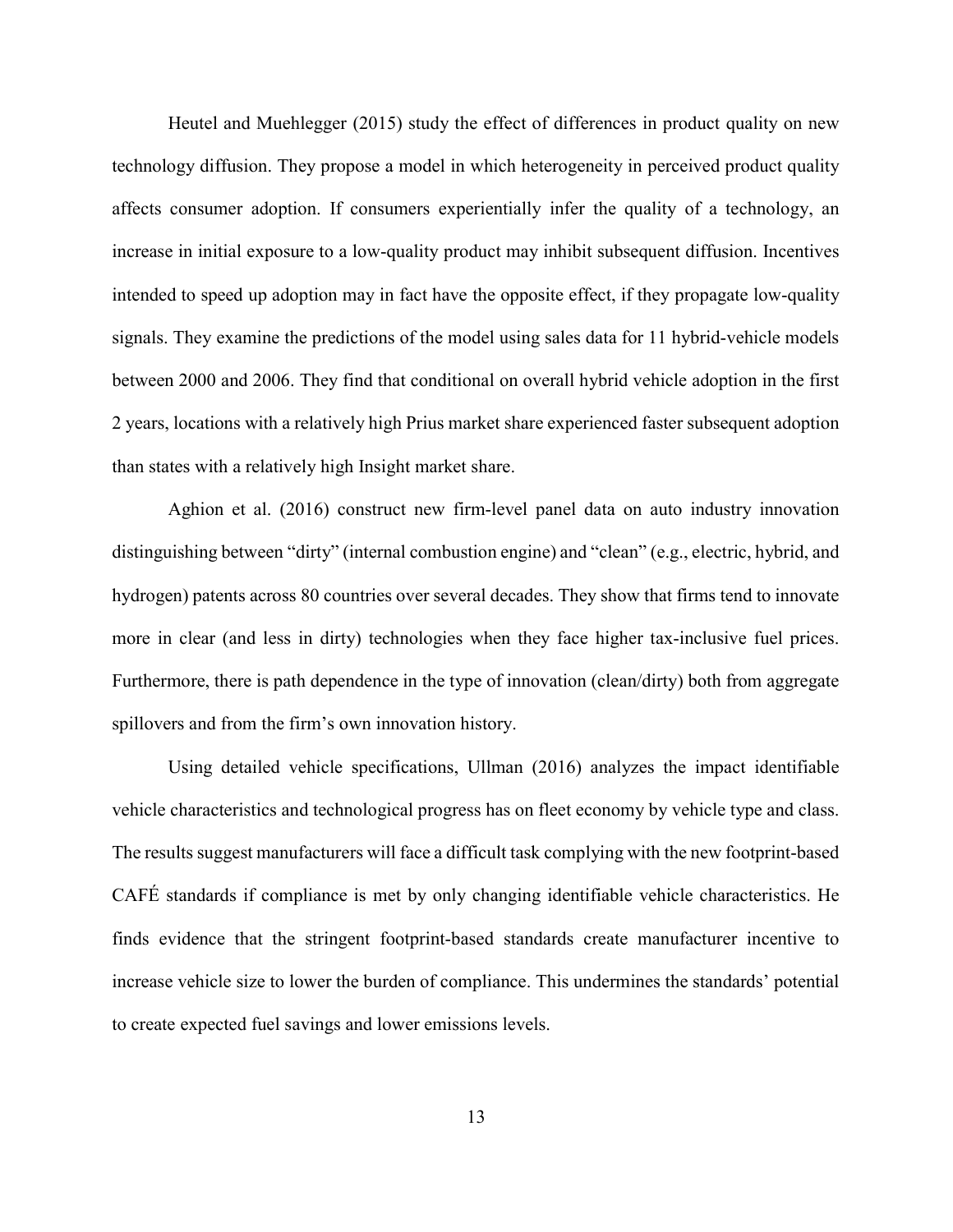Miravete, Moral and Thurk (2016) estimate a discrete choice oligopoly model of horizontally differentiated products using Spanish automobile registration data to assess the degree to which vehicle emissions policies impact the automobile industry, focusing on the European market where diesels are popular. Their estimation uses changes in observed product characteristics to identify the underlying demand and cost parameters while allowing for correlation between observed and unobserved (to the researcher) product characteristics. They find that the EU emissions policy promoted diesel vehicles by setting weaker thresholds for the emissions produced by these vehicles. Further, diesels amounted to an important competitive advantage for European auto makers over foreign imports.

## 3.5. Vehicle supply and the effects of government policy

Another strand of literature is that on government policies related to vehicles.

Despite widespread agreement that a carbon tax would be more efficient, many countries use fuel economy standards to reduce transportation-related carbon dioxide emissions. Davis and Knittel (2016) pair a simple model of the automakers' profit maximization problem with unusuallyrich nationally representative data on vehicle registrations to estimate the distributional impact of U.S. fuel economy standards. The key insight from the model is that fuel economy standards impose a constraint on automakers which creates an implicit subsidy for fuel-efficient vehicles and an implicit tax for fuel-inefficient vehicles. Moreover, when these obligations are tradable, permit prices make it possible to quantify the exact magnitude of these implicit subsidies and taxes. They use the model to determine which U.S. vehicles are most subsidized and taxed, and they compare the pattern of ownership of these vehicles between high- and low-income census tracts. Finally,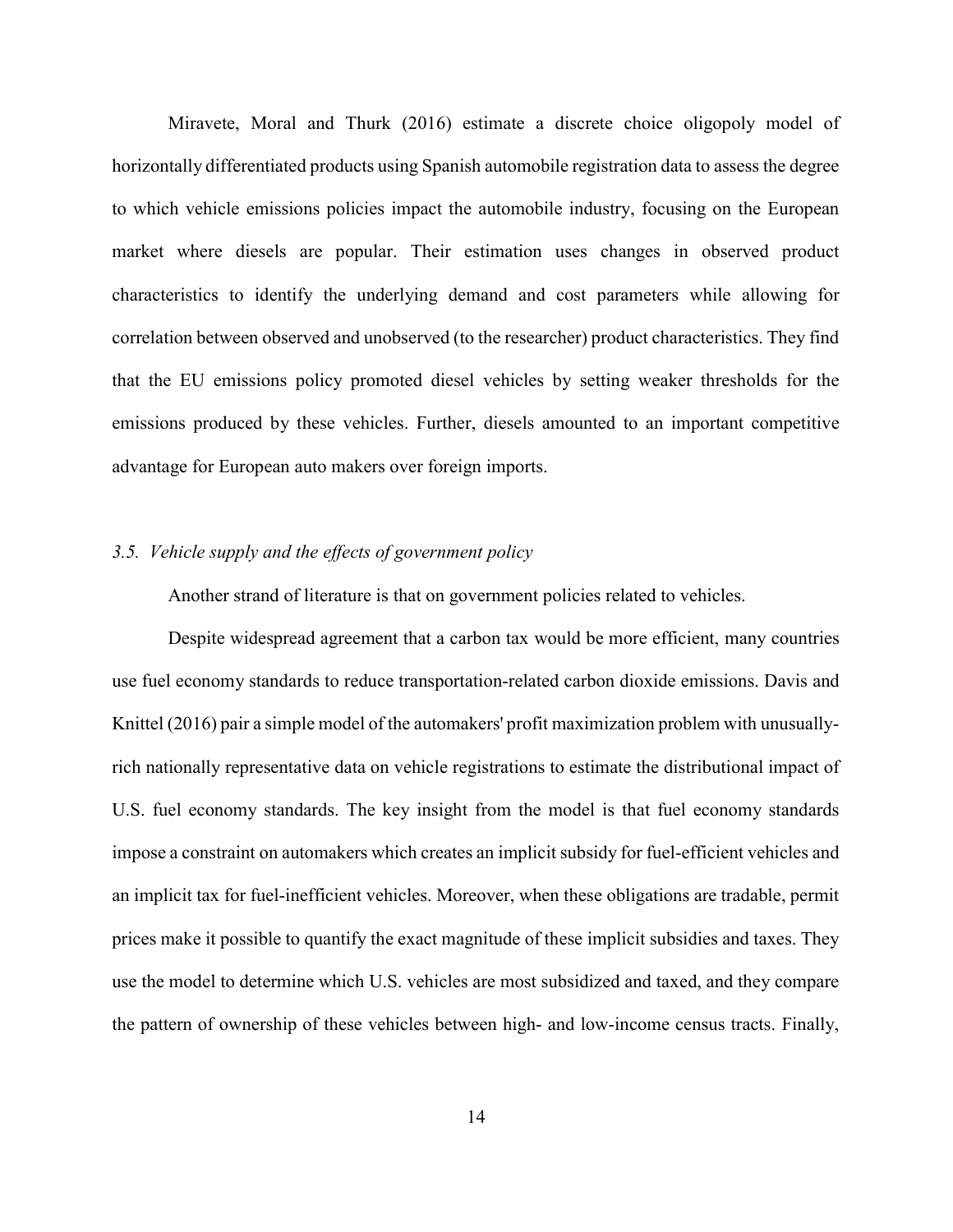they compare these distributional impacts with existing estimates in the literature on the distributional impact of a carbon tax.

Economists promote energy taxes as cost-effective. But policy-makers raise concerns about their regressivity, or disproportional burden on poorer families, preferring to set energy efficiency standards instead. Levinson (2016) first show that in theory, regulations targeting energy efficiency are more regressive than energy taxes, not less. He then provides an example in the context of automotive fuel consumption in the United States: taxing gas would be less regressive than regulating the fuel economy of cars if the two policies are compared on a revenueequivalent basis.

Sallee and Slemrod (2012) analyze notches in fuel economy policies, which aim to reduce negative externalities associated with fuel consumption. They provide evidence that automakers respond to notches in the Gas Guzzler Tax and mandatory fuel economy labels by precisely manipulating fuel economy ratings so as to just qualify for more favorable treatment. They then describe the welfare consequences of this behavior and derive a welfare summary statistic applicable to many contexts. In brief, notches are an inefficient substitute for smooth policies because they create marginal incentives that vary among decision makers and induce some individual actions that have negative net social benefits.

Jacobsen (2013) employs an empirically estimated model to study the equilibrium effects of an increase in the US corporate average fuel economy (CAFE) standards. He identifies and models heterogeneity across firms and finds that the profit impacts of CAFE fall almost entirely on domestic producers. The welfare analyses consider the simultaneous household decision of vehicle and miles traveled, allowing direct comparison with a gasoline tax. Finally, he considers dynamic impacts in the used car market and finds these comprise nearly half the gross welfare cost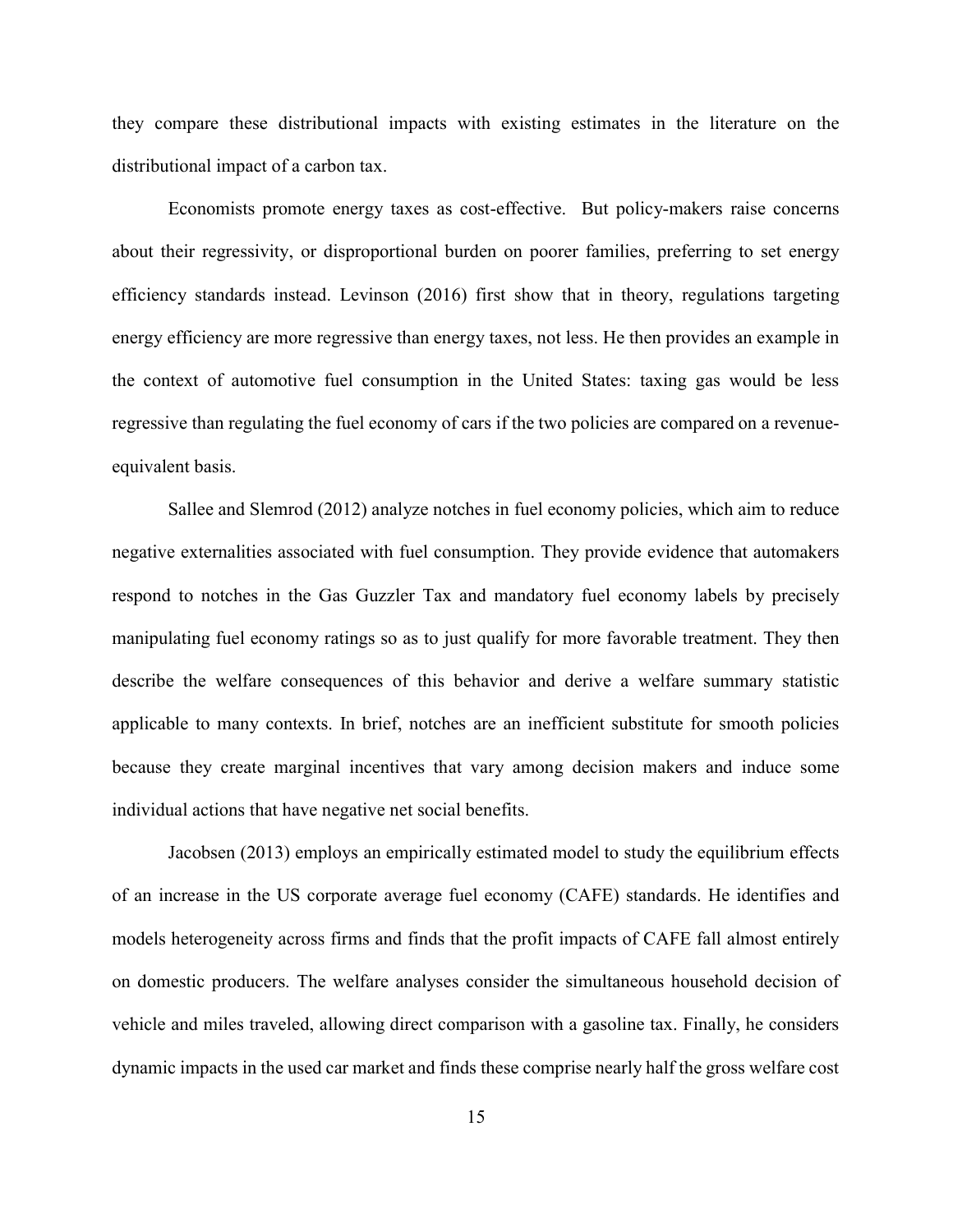of CAFE and fall disproportionately on low-income households. Contrary to previous results, the overall welfare costs are regressive.

Kellogg (2017) shows that the implications of gasoline price volatility for the design of fuel economy policies has a strong parallel to Weitzman's (1974) classic model of using price or quantity controls to regulate an externality. Changes in fuel prices act as shocks to the marginal cost of complying with the standard. Assuming constant marginal damages from fuel consumption, an application of Weitzman (1974) implies that a fixed fuel economy standard reduces expected welfare relative to a "price" policy such as a feebate or, equivalently, a fuel economy standard that is indexed to the price of gasoline. When the regulator is constrained to use a fixed standard, he shows that the usual approach to setting the standard—equate expected marginal compliance cost to marginal damage—is likely to be sub-optimal because the standard may not bind if the realized gasoline price is sufficiently high. Instead, the optimal fixed standard will be relatively relaxed and may be non-binding even at the expected gasoline price. Finally, he shows that although an attribute-based standard allows vehicle choices to flexibly respond to gasoline price shocks, the resulting distortions imply that the optimal fuel economy standard is not attribute-based.

#### 3.6. Vehicle markets and policy in China

 Another strand of literature we review is that on vehicle markets and policy in China. Huo et al. (2007) develop a methodology to project growth trends of the motor vehicle population and associated oil demand and carbon dioxide emissions in China through 2050. In particular, the numbers of highway vehicles, motorcycles, and rural vehicles are projected under three scenarios of vehicle growth by following different patterns of motor vehicle growth in Europe and Asia.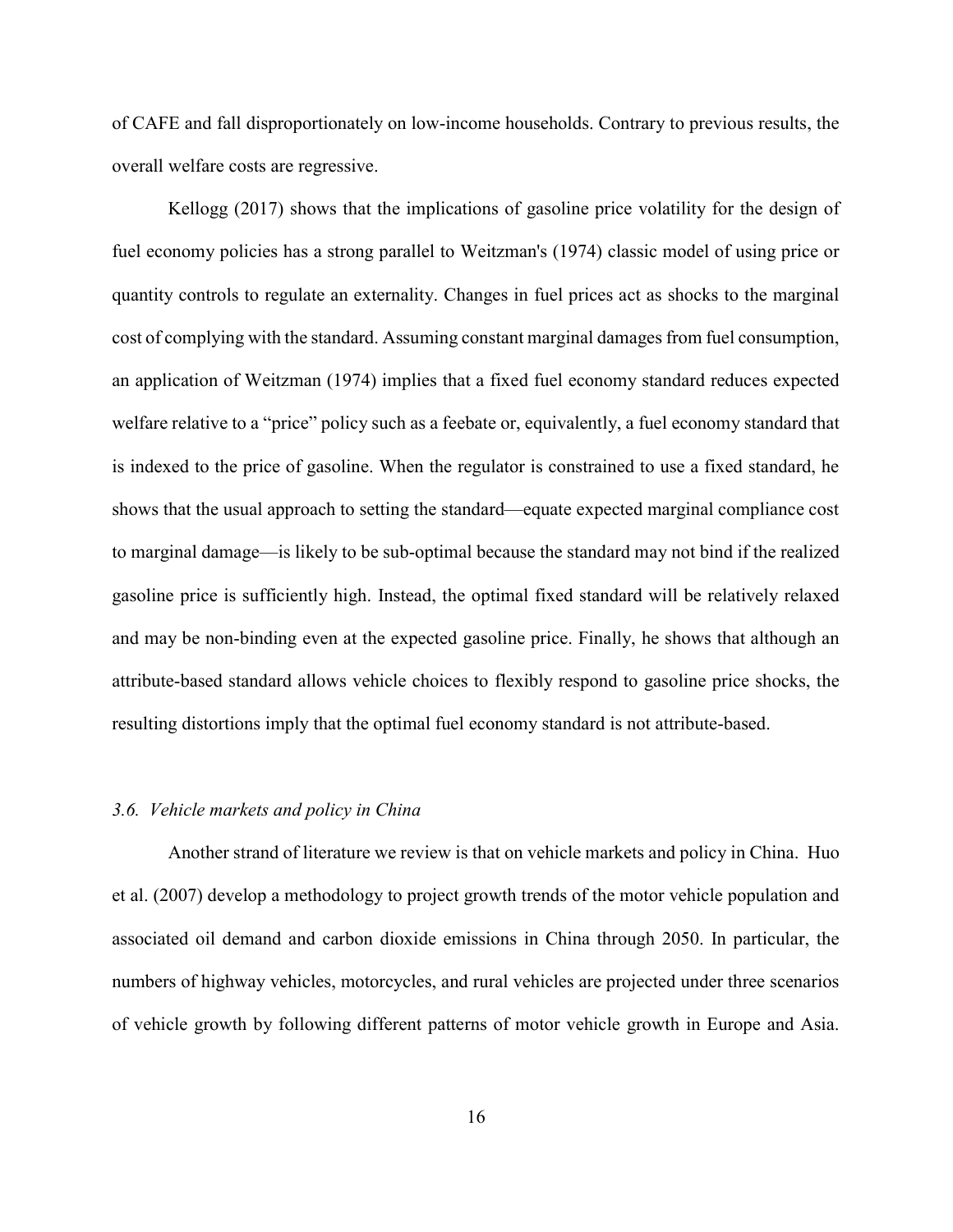Projections show that by 2030 China could have more highway vehicles than the United States has today.

 China's vehicle population is widely forecasted to grow 6-11% per year into the foreseeable future. Barring aggressive policy intervention or a collapse of the Chinese economy, Wang, Teter and Sperling (2011) suggest that those forecasts are conservative. They analyze the historical vehicle growth patterns of seven of the largest vehicle producing countries at comparable times in their motorization history. They estimate vehicle growth rates for this analogous group of countries to have 13-17% per year- roughly twice the rate forecasted for China by others. Applying these higher growth rates to China results in the total vehicle fleet reaching considerably higher volumes than forecasted by others, implying far higher global oil use and carbon emissions than projected by the International Energy Agency and others.

Lin and Zeng (2013) estimate the price and income elasticities of demand for gasoline in China. Their estimates of the intermediate-run price elasticity of gasoline demand range between -0.497 and -0.196, and their estimates of the intermediate-run income elasticity of gasoline demand range between 1.01 and 1.05. They also extend previous studies to estimate the vehicle miles traveled (VMT) elasticity and obtain a range from -0.882 to -0.579.

Lin and Zeng (2014) calculate the optimal gasoline tax for China using a model developed by Parry and Small. They calculate the optimal adjusted Pigovian tax in China to be \$1.58 /gallon which is 2.65 times more than the current level. Of the externalities incorporated in this Pigovian tax, the congestion costs are taxed the most heavily, at \$0.82/gallon, followed by local air pollution, accident externalities, and finally global climate change.

Hu, Xiao and Zhou (2014) apply a non-nested hypothesis test methodology to data on Chinese passenger vehicles to identify whether price collusion exists within corporate groups or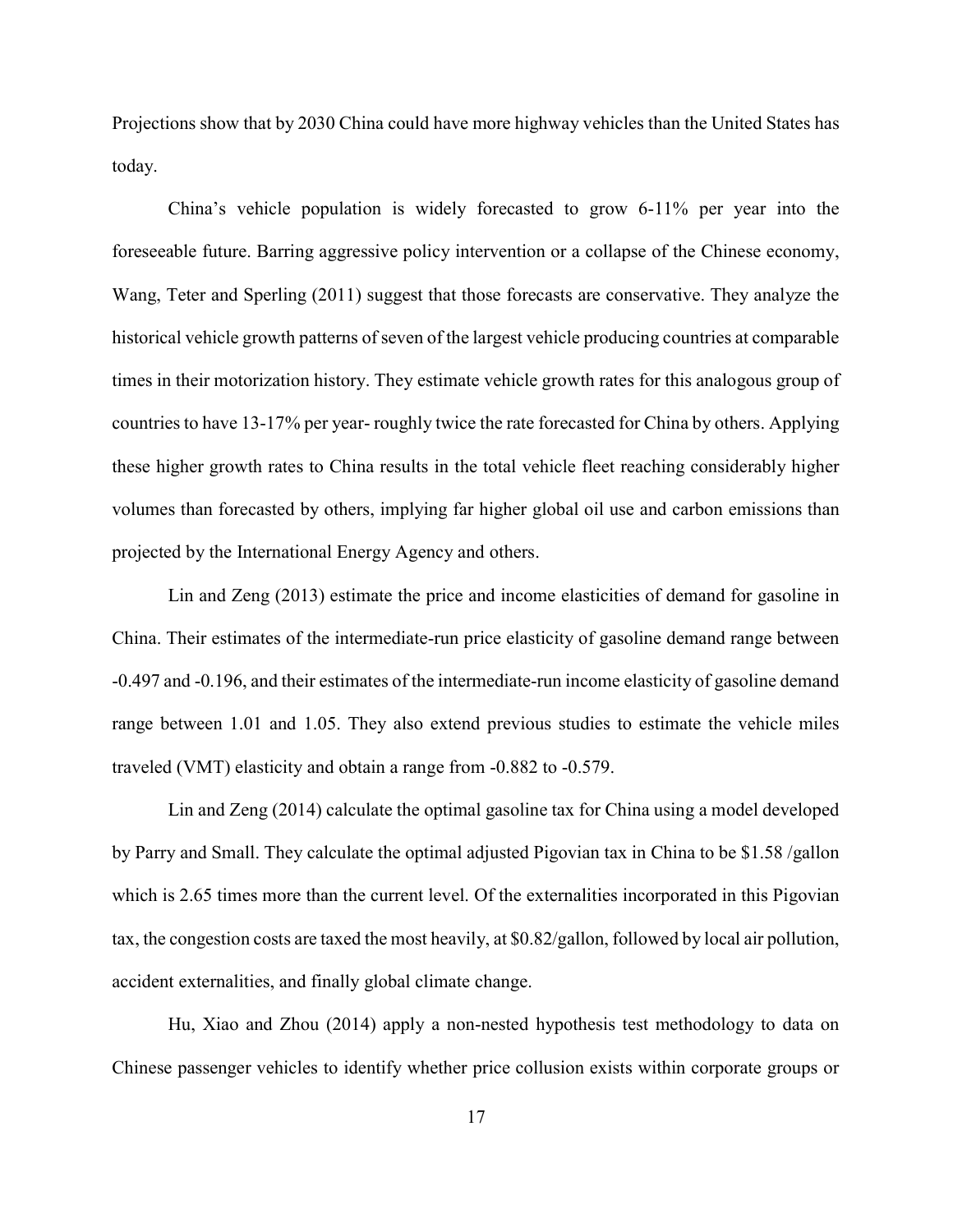across groups. Their empirical results support the assumption of Bertrand Nash competition in the Chinese passenger-vehicle industry. No evidence for within or cross-group price collusion is found. In addition, the policy experiments show that indigenous brands will gain market shares and profits if within group companies merge.

Xiao and Ju (2014) explore the effects of consumption-tax and fuel-tax adjustments in the Chinese automobile industry. Applying the model and simulation method of Berry, Levinson and Pakes (1995), they conduct a comparative static analysis of equilibrium prices and sales, fuel consumption, and social welfare before and after tax adjustments. For the first time, they compare the progressivity of both taxes. Their empirical findings suggest that the fuel tax is effective in decreasing fuel consumption at the expense of social welfare, while the consumption tax does not significantly affect either fuel consumption or social welfare.

Li, Xiao and Liu (2015) document the evolution of price and investigate the sources of price decline, paying attention to both market structure and cost factors. They estimate a market equilibrium model with differentiated multiproduct oligopoly using market-level sales data in China together with information from household surveys. Their counterfactual simulations show that (quality-adjusted) vehicle prices have dropped by 33% from 2004 to 2009. The decrease in markup from intensified competition accounts for about one third of this change and the rest comes from cost reductions through learning by doing and other channels.

 Liu and Lin Lawell (2017) examine the effects of public transportation and the built environment on the number of civilian vehicles in China. They use a 2-step GMM instrumental variables model and apply it to city-level panel data over the period 2001 to 2011. The results show that increasing the road area increases the number of civilian vehicles. In contrast, increasing the public transit passenger load decreases the number of civilian vehicles. However, the effects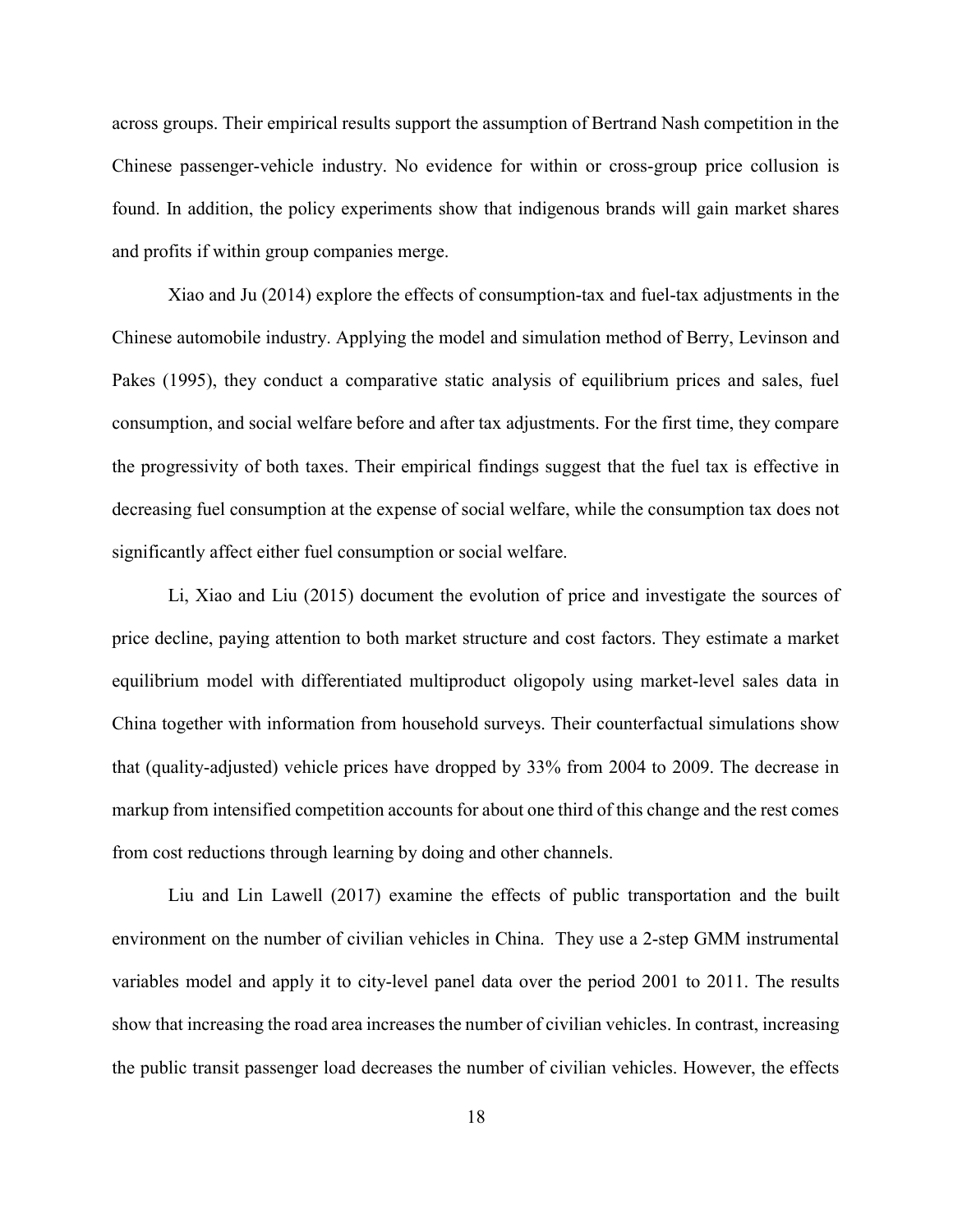vary by city population. For larger cities, increases in the number of public buses increase the number of civilian vehicles, but increases in the number of taxis and in road area decrease the number of civilian vehicles. They also find that land use diversity increases the number of civilian vehicles, especially in the higher income cities and in the extremely big cities. Finally, they find no significant relationship between civilian vehicles and per capita disposable income except in mega cities.

Both market-based and non-market based mechanisms are being implemented in China's major cities to distribute limited vehicle licenses as a measure to combat worsening traffic congestion and air pollution. While Beijing employs non-transferable lotteries, Shanghai uses an auction system. Li (2016) empirically quantifies the welfare consequences of the two mechanisms by taking into account both allocation efficiency and automobile externalities post-allocation. His analysis shows that different allocation mechanisms lead to dramatic differences in social welfare. Although the lottery system in Beijing has a large advantage in reducing externalities from automobile use than a uniform price auction, the advantage is offset by the significant welfare loss from misallocation. The lottery system forewent nearly 36 billion RMB (or \$6 billion) in social welfare in Beijing in 2012 alone. A uniform-price auction would have generated 21.6 billion RMB to Beijing municipal government, more than covering all the subsidies to the local public transit system.

## 4. Data

We have collected a comprehensive annual data set of all the car models marketed from the year 2004 to year 2013 in the Chinese automobile industry. Within each model, we have collected information of price and quantity sales of each displacement of that model. Furthermore,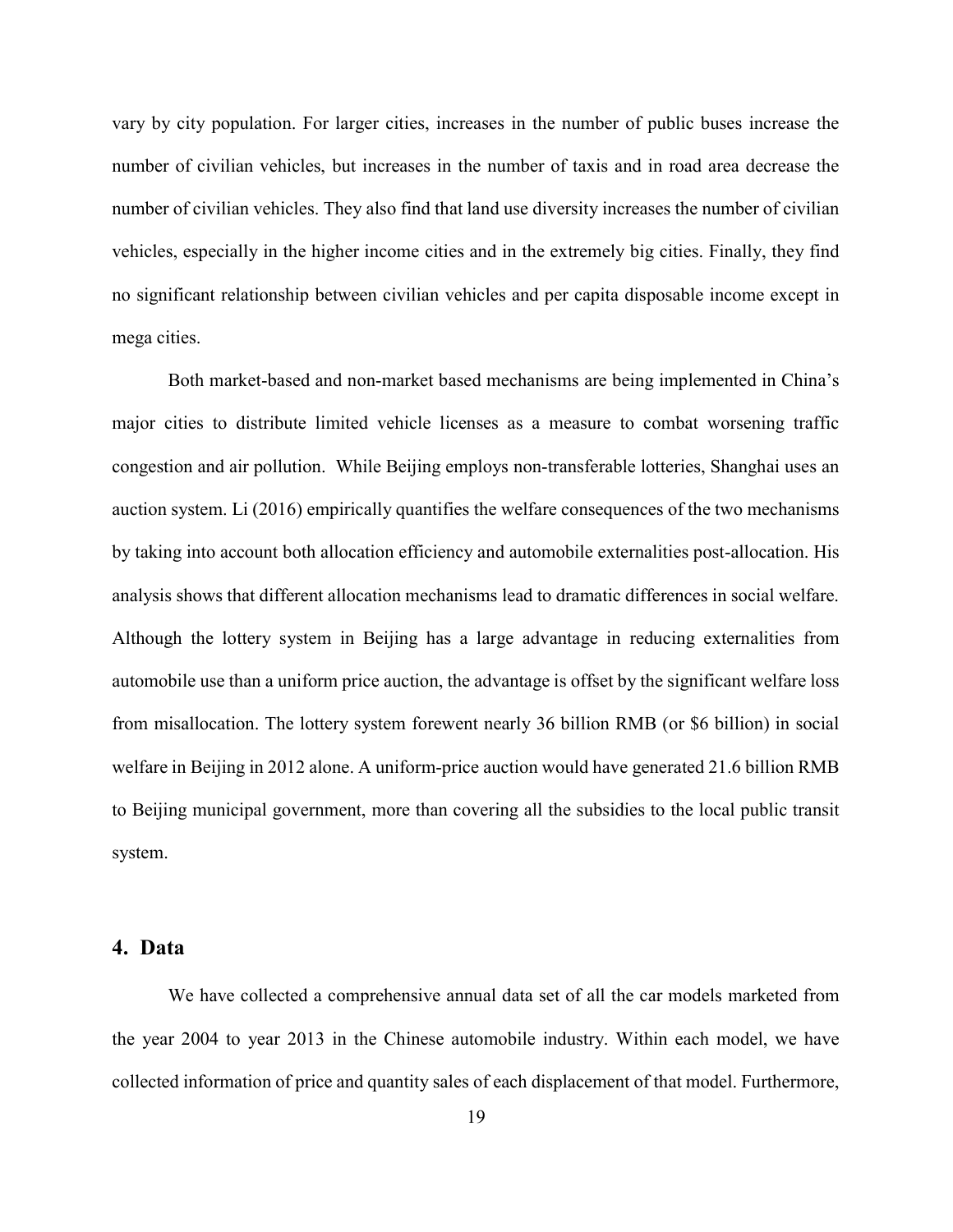for each model displacement, we also gathered information on vehicles characteristics for each style within that model.

The quantity sales data from year 2004 to year 2013 of each model displacement was collected from the China Auto Market Almanac, which includes the quantity sales of all vehicles sold by car manufactures in China, both indigenous firms and joint ventures. We have collected two sets of price data, both in units of 10,000 RMB. The first price variable was collected from China Automotive Industry Year book for each model displacement. The other price variable was grabbed from www.autohome.com.cn, which is one of the largest vehicle websites in China. (Other famous and widely used car websites are: http://auto.sohu.com, http://auto.163.com, http://auto.sina.com.cn, http://auto.qq.com). The price is listed as nominal manufacturer's suggested retail price (MSRP).

We obtain information about vehicle characteristics from www.*autohome.com.cn*. For each style of a certain vehicle model displacement, its characteristics could be divided into the following ten categories. (1) Basic information: the year when such vehicle was produced, dummy for vehicle manufacturers, dummy for vehicle type such as sedan, SUV, MPV, pick-up, sports car, etc. (2) Information about vehicle engines: cylinder layout types; number of cylinders, etc. (3) Information about powertrain: top speed (km/h); acceleration from 0 to 100km/h (in seconds); horsepower (PS); dummy variable for transmission types; number of transmission speeds; types of drivetrain: front engine front drive/ middle engine four-wheel drive, etc.; types of four wheel drive: full time/ real time/ part time; types of power steering: mechanical power steering/ electric power steering etc.; (4) Information about fuel: dummy variable for which type of fuel the vehicle is powered on; fuel efficiency (100km/L), which is the reciprocal of energy intensity  $(L/100km)$ ; displacement (in ml and L); ways of air intake: naturally aspirated, mechanical supercharging; turbo boost, etc.; (5)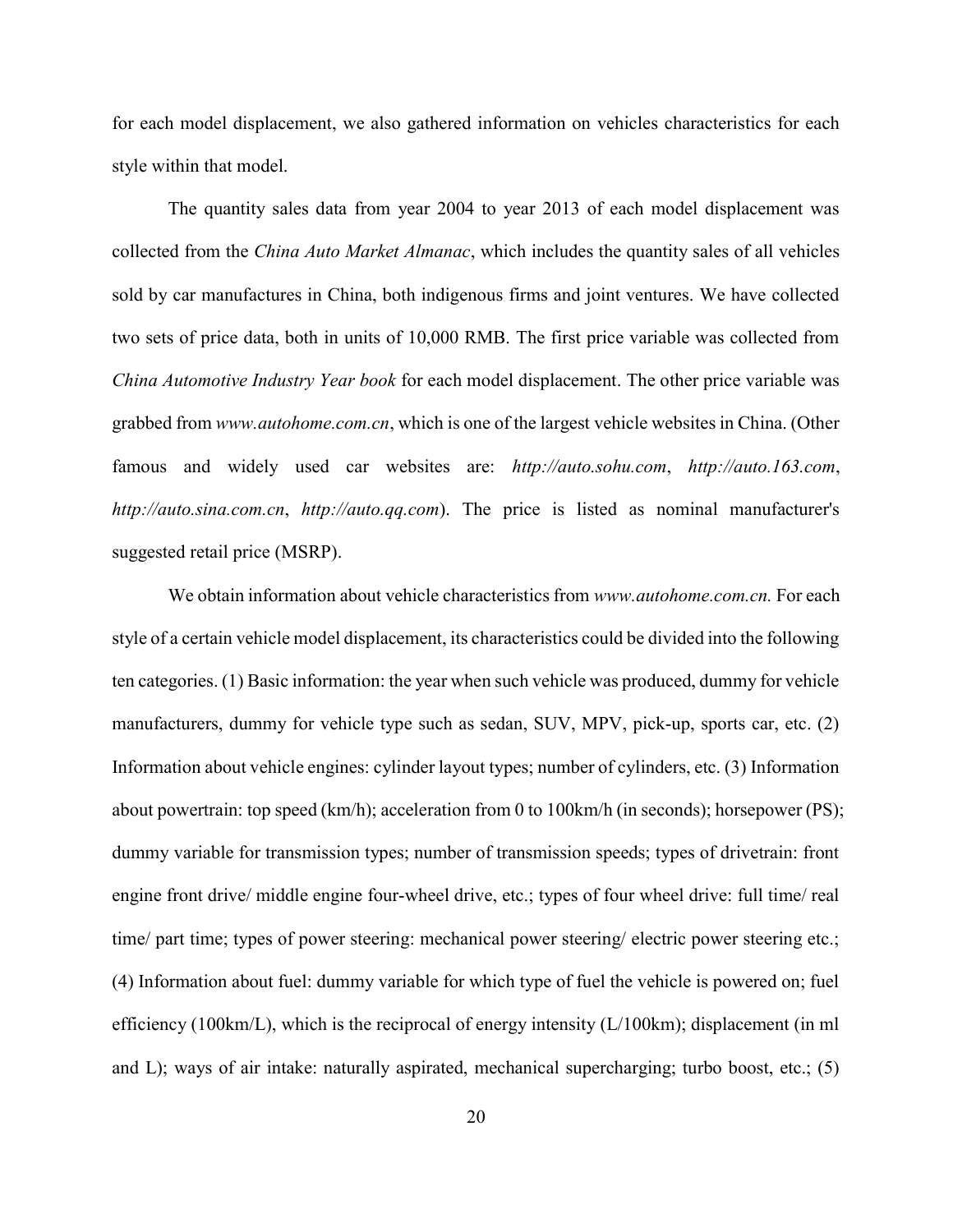Dimensions: length, width, height, wheelbase, all in unit mm; number of doors, passenger capacity (number of seats); (6) Safety equipment: this includes a series of dummy variables for whether the vehicle has been equipped or not: frontal driver air bag; side airbag; brake ABS; front radar; rear radar; back up camera; remote control key; keyless active feature; keyless entry feature; (7) Exterior features: dummy variables for whether the vehicle is equipped with electronic sunroof; panorama sunroof. (8) Interior features: dummy variables for the following features: heated front seats; heated rear seats, ventilated front seats; ventilated rear seats; GPS; bluetooth interface; buildin TV; Air conditioner. (9) Advanced technologies: dummy variables for advanced technologies such as park assist; side assist. (10) For alternative fuel vehicles of which electricity is one of the power sources, there is also information about the electric engine: total power of electric engine (kW); the torque of the electric engine (Newton-metre); energy density (kWh) and chargedepleting range (km). Table A1 in the Appendix provides detailed information about all vehicle characteristics variables.

One unique feature of the Chinese automobile industry is that some of the car manufacturers are state owned. Among the 64 car makers in our sample, 49 of them are state owned. As long as the name of the car manufacturers are different in www.autohome.com.cn, we treated those manufacturers as different makers. Since the majority of car companies in China are operated under shareholding system, there are few car companies that are 100% state owned. However, governments do hold a majority of the stocks of some of the companies. We define a stated owned firm as a car manufacturer for which a majority of stock of its parent company (greater than 50%) is held by governments (either central government or local government), although some of its stock might be held by foreign companies, including those with which the firm forms an international joint venture. Information about the ownership of the car companies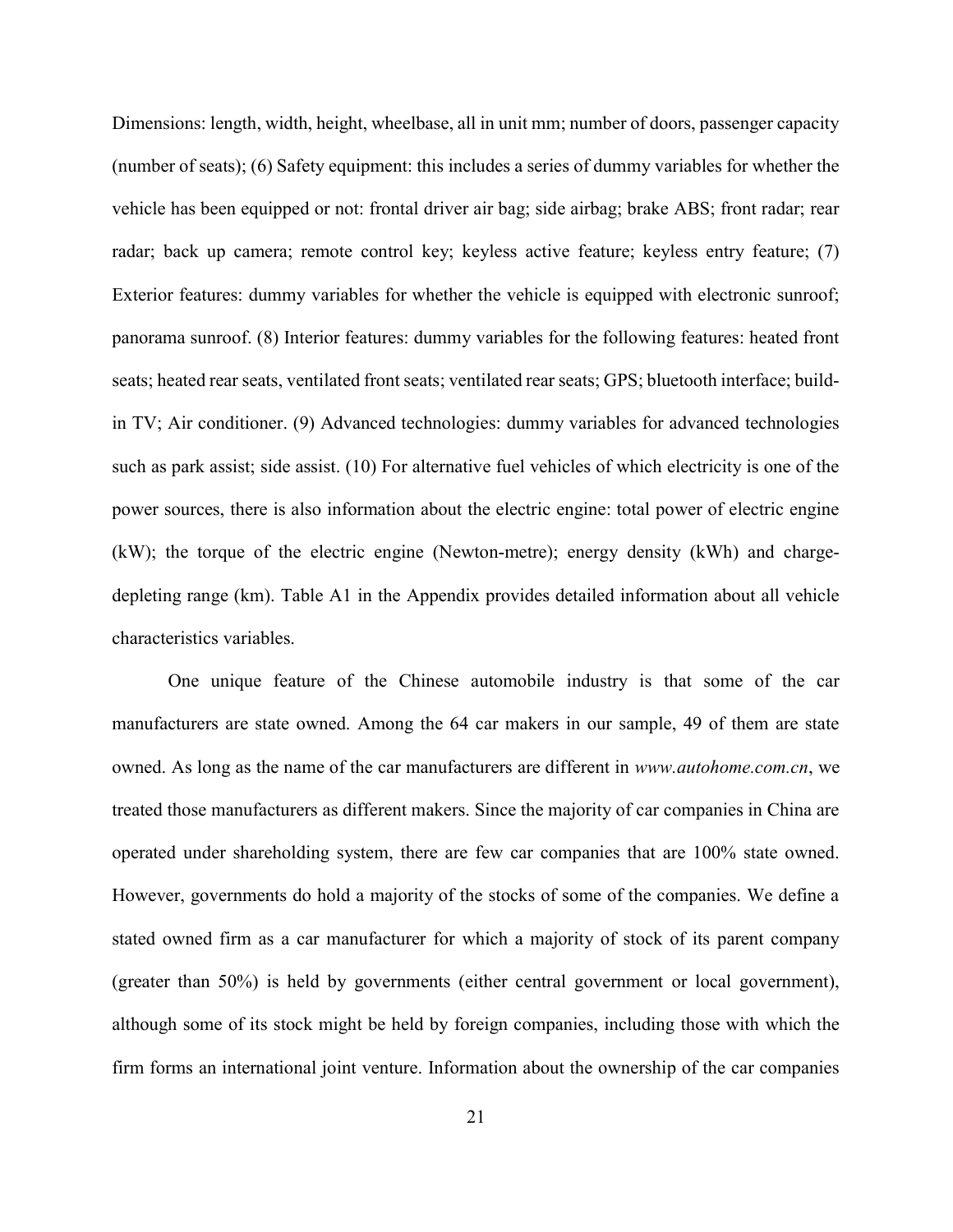are referred from *baike.baidu.com* which is used to track back their parent companies, and from China Industry Business Performance Data of year 2013 as well.

Regarding alternative fuel vehicles, we have 28 model-displacement-style-year observations in total which are powered by alternative fuel sources. These alternative fuel vehicles include hybrid cars powered on both gasoline and electricity, purely electric cars, plug in hybrid cars, and extended range electric vehicles. Of these, 21 model-displacement-style-years were produced after 2010. In the year 2010, the Chinese government established a project called "Energy Saving Projects", using a fiscal subsidy to encourage energy saving. Some autos with small displacement (less than 1.6L) will receive a subsidy (directly to the car makers) such that the market price is the price after subsidized. We will evaluate the effects of this policy on supply and demand. It is possible that this policy encourages the production of vehicles with small displacement.

Table 1 presents summary statistics of the vehicle characteristics of all the car models marketed from the year 2004 to year 2013 in the Chinese automobile industry.

## 5. Our Research

For our research in Chen et al. (2017), we are developing and estimating a structural econometric model to estimate demand and cost parameters for all vehicles in China. Our structural econometric model of a mixed oligopolistic differentiated products market allows different consumers to vary in how much they like different car characteristics on the demand side and that allows state-owned automobile companies to have different objectives than private automobile companies on the supply side. We apply our model to the annual data we have collected above on sales, prices, and characteristics of the majority of vehicle makes and models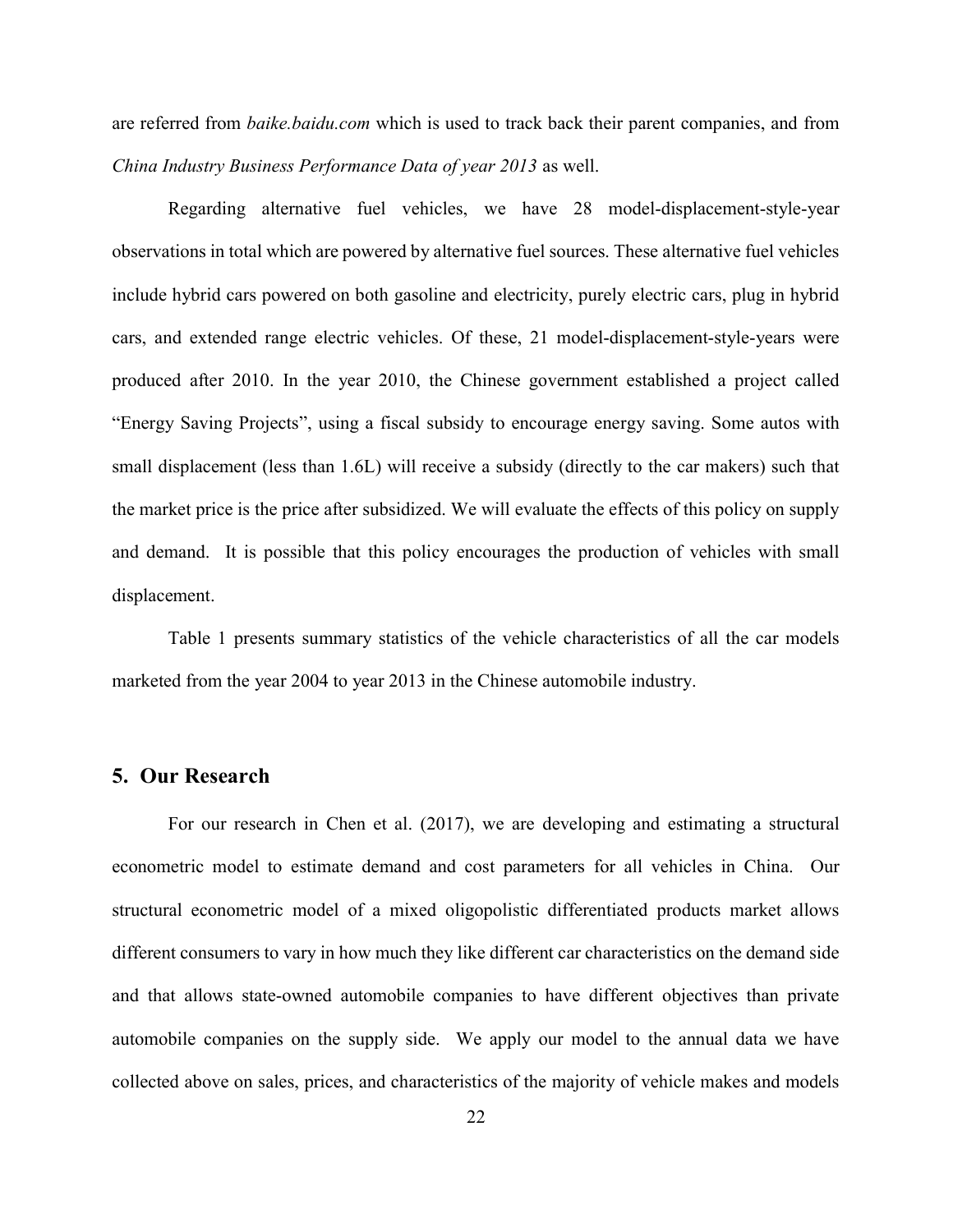in China, including electric vehicles, hybrid vehicles, and alternative-fueled vehicles, over the period 2004 to 2013. Our model enables us to estimate demand- and cost-side parameters, ownand cross-price elasticities, markups, and variable profits for alternative vehicles.

Our structural econometric model in Chen et al. (2017) improves upon conventional econometric analysis using traditional logit models. A traditional logit model of vehicle demand assumes the independence of irrelevant alternatives, and can therefore generate unrealistic substitution patterns. In a logit model, if you take away a car model from the choice set, then consumers of that car will buy other cars according to their market shares. However, in reality, if you remove, say, a luxury car, the consumers of that luxury car are probably more likely to buy another luxury car than a random consumer would, even if luxury cars have low market share.

In contrast, the random coefficients demand model of vehicle demand we use addresses this problem by allowing for interactions between unobserved consumer characteristics and observed product characteristics, thus allowing different consumers to vary in how much they like different car characteristics.

Our research in in Chen et al. (2017) builds on the work of Berry, Levinsohn and Pakes (1995), who develop a model for empirically analyzing demand and supply in differentiated products markets and then apply these techniques to analyze the equilibrium in the U.S. automobile industry. Their framework enables one to obtain estimates of demand and cost parameters for a class of oligopolistic differentiated products markets. Unlike traditional logit demand models, their random coefficients model allows for interactions between consumer and product characteristics, thus generating reasonable substitution patterns. Estimates from their framework can be obtained using only widely available product-level and aggregate consumer-level data, and they are consistent with a structural model of equilibrium in an oligopolistic industry. They apply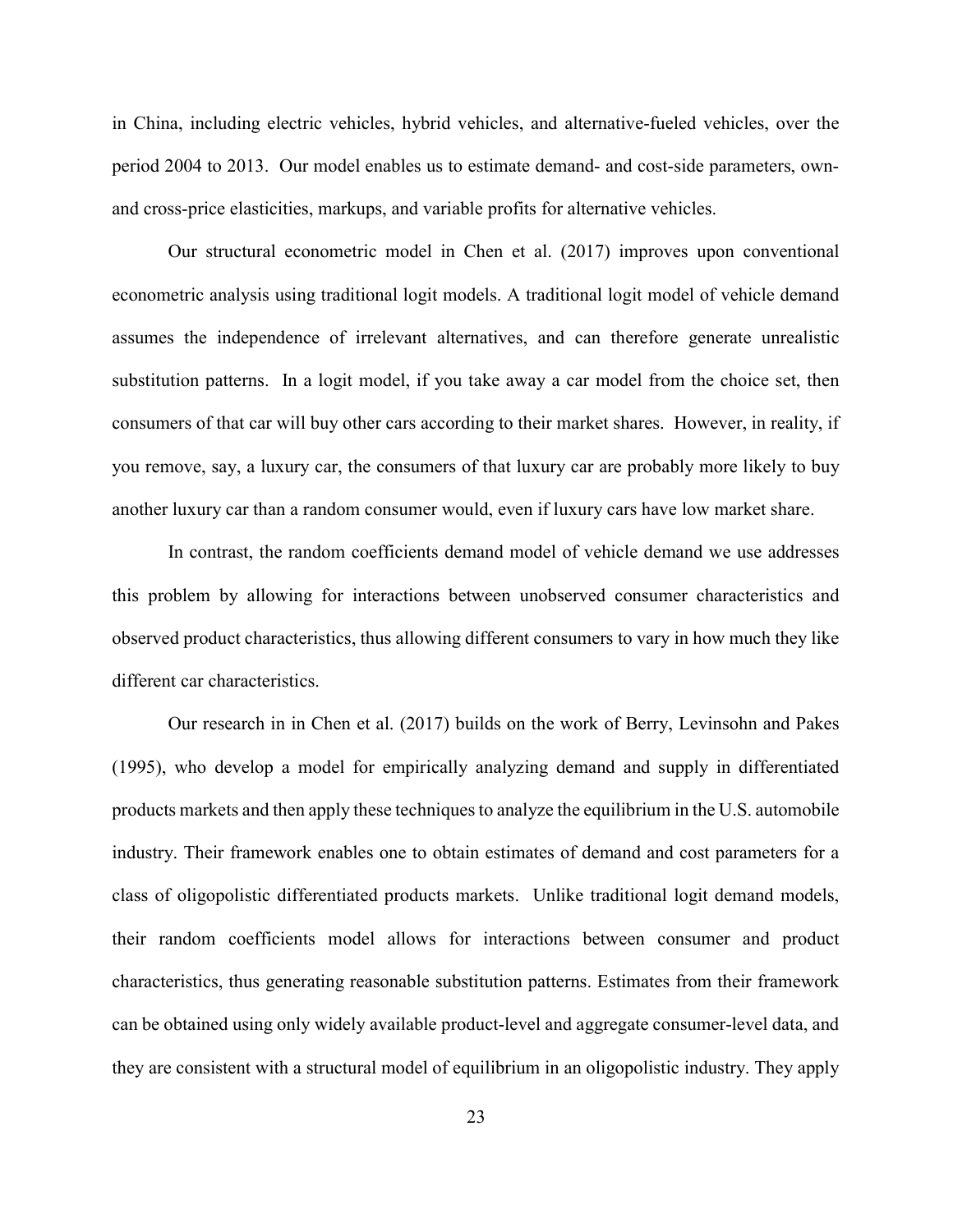their techniques to the U.S. automobile market, and obtain cost and demand parameters for (essentially) all models marketed over a twenty-year period. On the cost side, they estimate cost as a function of product characteristics. On the demand side, they estimate own- and cross-price elasticities as well as elasticities of demand with respect to vehicle attributes (such as weight or fuel efficiency).

Our research in in Chen et al. (2017) innovates upon the Berry et al. (1995) work by developing a model of the Chinese automobile market; by including alternative vehicles so that in addition to cost and demand parameters relating to gasoline-fueled vehicles, cost and demand parameters relating to alternative vehicles can be estimated; and by modeling the behavior of not only private automobile companies but also the state-owned automobile companies in China.

Our structural econometric model in in Chen et al. (2017) has several advantages over a survey approach. First, econometric models are estimated using actual data on actual vehicle purchase decisions, and therefore may be more accurate a depiction of consumer preferences, since these preferences are revealed by the actual decisions they make. In contrast, surveys are based on self-reported responses to questions and may be subject to many errors and biases that cause these responses to be inaccurate representations of the truth.

A second advantage of our econometric approach over a survey approach is that we estimate our econometric models using a comprehensive data set we have collected and constructed on sales, prices, and characteristics of the majority of vehicle makes and models in China, and will therefore base our models and analysis on the vehicle purchase decisions of all vehicle owners in China, not just those of the consumers that are surveyed. Our comprehensive data set not only provides more information, but also is not subject to sample selection issues that would plague a survey of a sample of the population.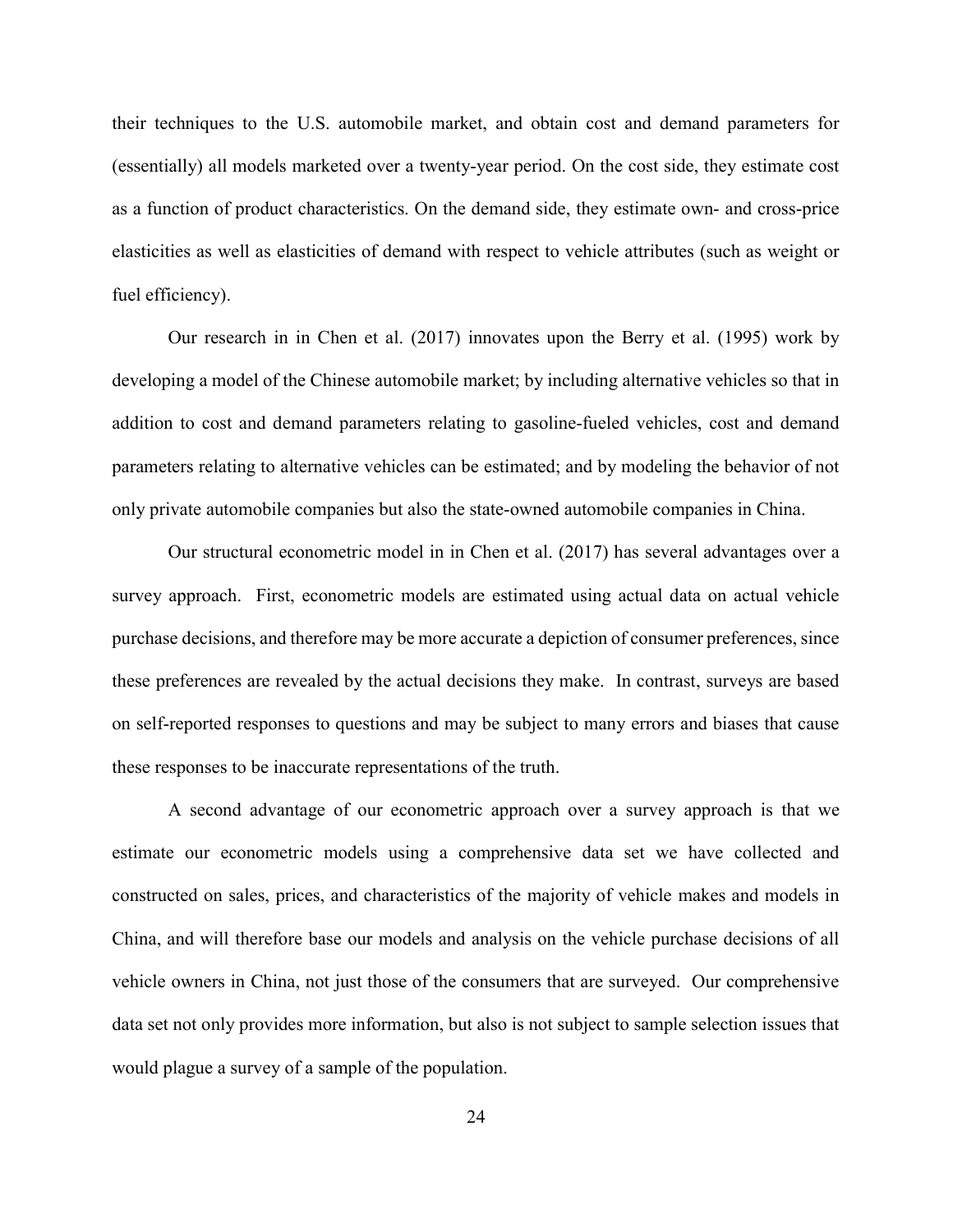A third advantage of our econometric approach over a survey approach is that our econometric model enables us to statistically control for multiple factors that may affect vehicle purchase decisions, including price; vehicle characteristics such as fuel economy, horsepower, and size; and consumer characteristics in a quantitative and rigorous manner.

A fourth advantage of the structural model is that the parameters we are estimating enable us to calculate consumer utility, firm profits, and welfare.

A fifth advantage of our structural econometric approach is that it enables us to estimate standard errors and confidence intervals for our parameters, and therefore to ascertain whether our parameters are statistically significant.

A sixth advantage of our structural econometric approach is that we can use the estimated parameters to simulate demand, supply, and welfare under counterfactual policy scenarios. These counterfactual policy simulations will enable us to analyze the effects of vehicle-related policies in China, including those regarding alternative vehicles.

The parameters we are estimating in Chen et al. (2017) enable us to better understand what factors affect the demand and cost of vehicles in China, and how consumers in China trade off various vehicle characteristics (such as fuel efficiency, whether the vehicle is an electric vehicle, etc.) with each other and with price. We use the model to simulate the demand and cost for new vehicles, and also the effects of various government policies on demand, cost, and welfare.

## 6. Conclusions

China is experiencing rapid economic growth and, along with it, rapid growth in vehicle ownership. The rapid growth in vehicle ownership and vehicle usage is linked to increasing global warming, emissions, air pollution, and other problems. In this paper, we discuss the Chinese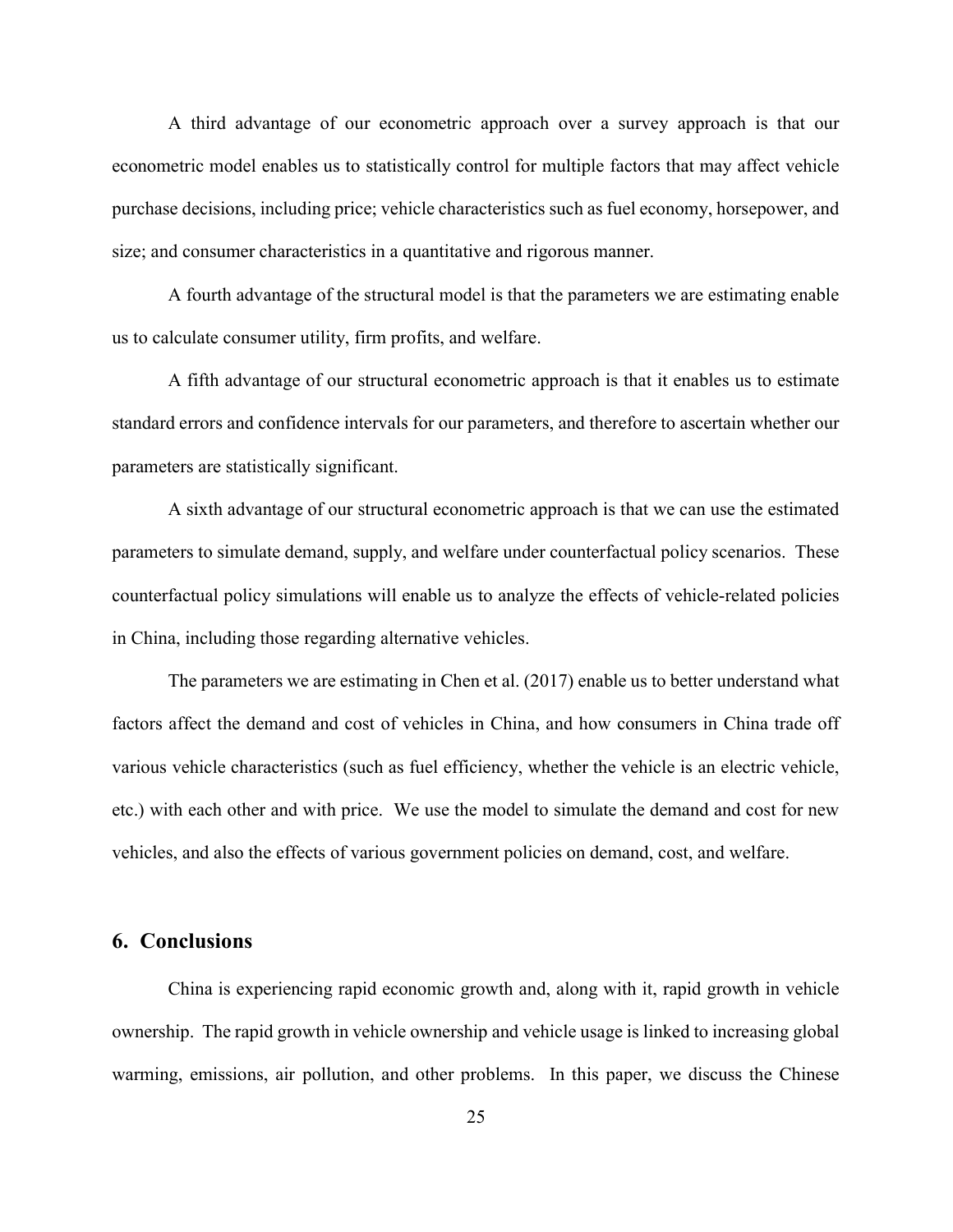automobile industry and government policy; review the literature on automobile supply, demand, and policy; and describe the characteristics of vehicles in the Chinese automobile industry. We also review our work in Chen et al. (2017), in which we analyze the supply and demand for automobiles in China, and the effects of government policy on the supply and demand for alternative vehicles.

Our research in Chen et al. (2017) is significant for industry, government, society, academia, and NGOs. Our model of the demand and cost in the Chinese automobile market will be significant for industry, particularly car manufacturers interested in better targeting cars, including alternative vehicles, for the Chinese market. Our estimates of the factors that affect demand and supply in the Chinese automobile market is significant for policy-makers interested in developing incentive policies to increase market penetration of alternative vehicles with potential environmental and climate benefits.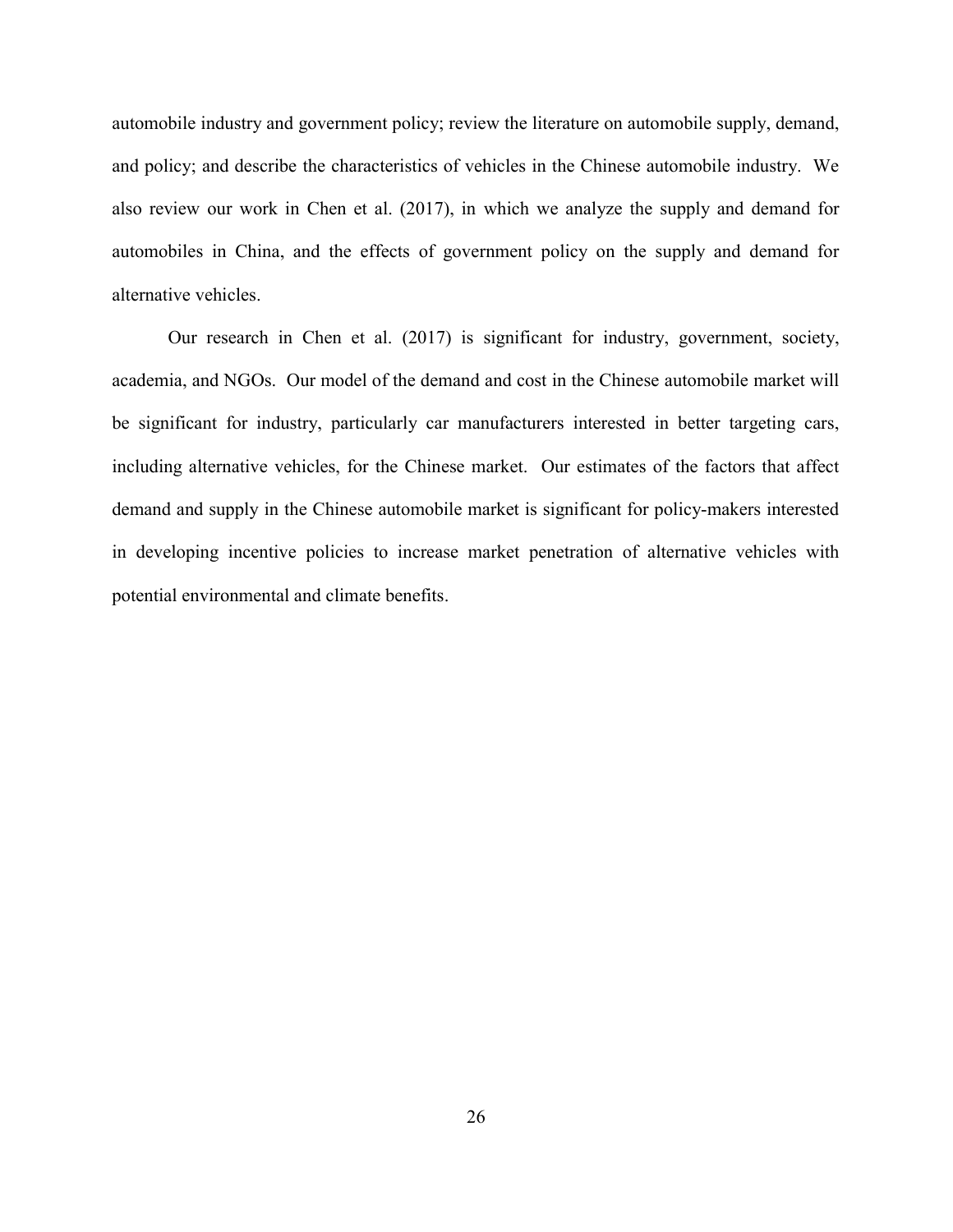#### Biography of the Authors

#### Yuan Chen

Yuan Chen is a Ph.D. candidate in Transportation Technology and Policy at the University of California at Davis. Yuan has received numerous prestigious awards for her research, including the Best Paper Award at the Transportation Research Forum 2017 Annual Conference, a UC-Davis Graduate Student Travel Award, the 2015 Shell Corporate Affiliate Fellowship, and a fellowship from the China Scholarship Council. She was one of the few doctoral students nationwide selected to attend the prestigious 2016 Berkeley Summer School in Environmental and Energy Economics. She has presented her research at the 2016 U.S. Association for Energy Economics (USAEE) North American Conference, the top national conference in energy economics and policy, for which she was awarded a U.S. Association for Energy Economics (USAEE) Student Registration Fee Scholarship and an ITS-Davis Travel Grant; and at the 7th Annual Interdisciplinary Ph.D. Workshop in Sustainable Development (IPWSD) at Columbia University in April 2017. She has also been selected to present her research at the 2017 Asian Meeting of the Econometric Society and at the 2017 China Meeting of the Econometric Society.

#### C.-Y. Cynthia Lin Lawell

C.-Y. Cynthia Lin Lawell is an Associate Professor in Agricultural and Resource Economics at the University of California at Davis. Professor Lin Lawell has received numerous awards for her research, including the International Society for New Institutional Economics Award for the Best Ph.D. Dissertation; the Harvard University Stone Fellow Award for Best Paper Written by a Doctoral Student in Environmental and Resource Policy; the 2011 University of California at Davis Hellman Fellowship for promising young faculty who exhibit potential for great distinction in their research; and Honorable Mention in the 2015-2016 Bacon Public Lectureship and White Paper Competition. Her research has also been featured in such media outlets as the New York Times, the Washington Post, the Guardian, Platt's blog, and Bloomberg View. Professor Lin Lawell received her bachelor's degree, summa cum laude, in Environmental Science and Public Policy from Harvard College in 2000 and her Ph.D. in Economics from Harvard University in 2006.

#### Yunshi Wang

Yunshi Wang is the director of the China Center for Energy and Transportation of the UC-Davis Institute of Transportation Studies. He is co-director of the China–U.S. ZEV Policy Lab, a landmark partnership between UC Davis and CATARC, the administrative body that oversees and regulates many activities of the auto industry in China. He worked as a research fellow at the MIT Sloan School of Management, conducting research on the Chinese economy with Dean Emeritus and Professor Lester Thurow. As an energy economist, he has worked with the World Bank on China-related energy projects and energy demand projection, as well as with the Japanese government (JICA) in Asia, Africa, and Latin America. He also worked as a researcher at the United Nations Development Program. He received a master's degree in International Development (economic and social development) from the American University, and a master's degree in English from Boston University with a top fellowship; he studied under Nobel laureate Saul Bellow and Leslie Epstein. He earned his bachelor's degree from Shanghai Maritime University in English and Shipping Law and Business.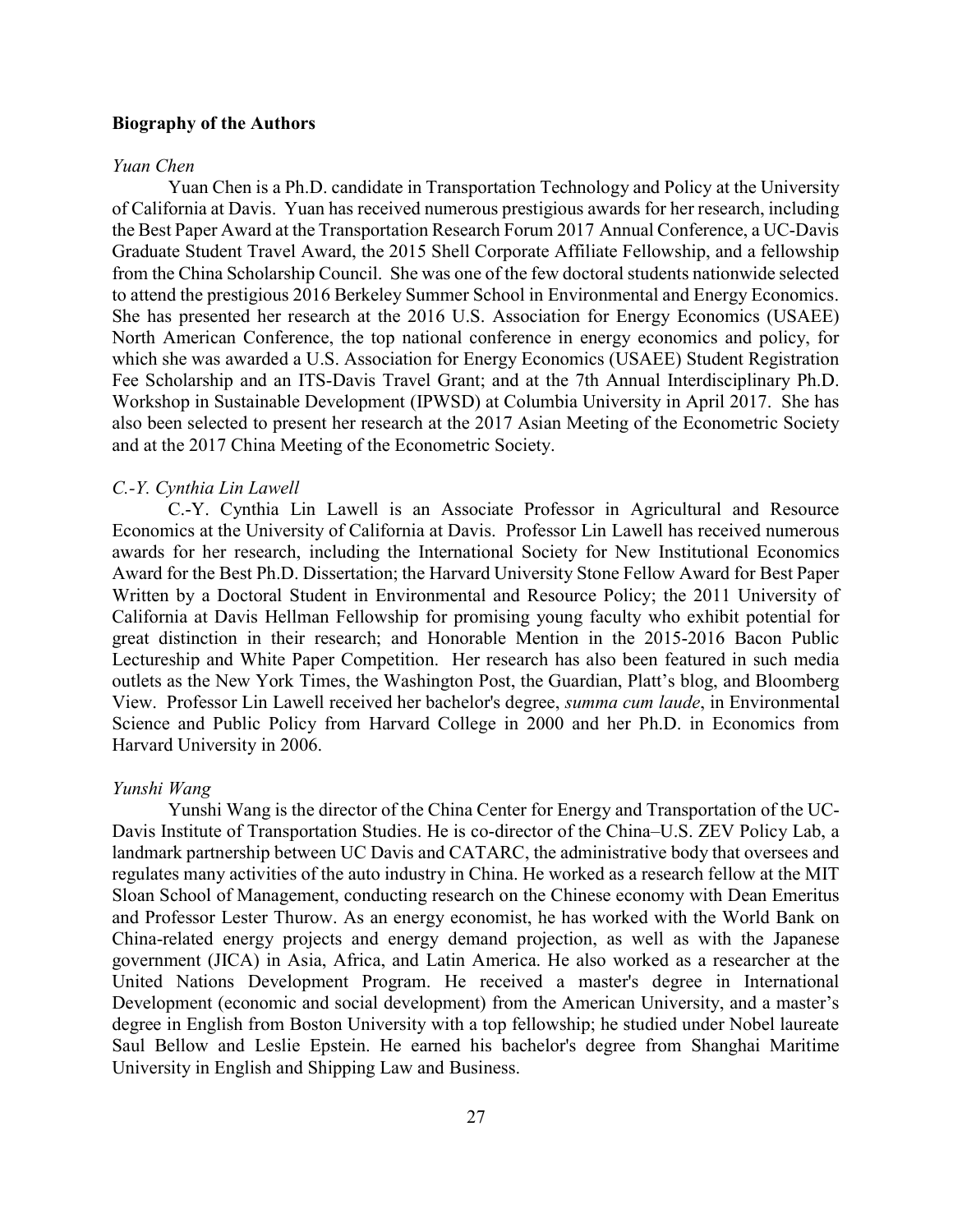# References

- Aghion, P., A. Dechezleprêtre, D. Hémous, R. Martin, and J. Van Reenen. (2016). Carbon taxes, path dependency and directed technical change: Evidence from the auto industry. Journal of Political Economy, 124 (1), 1-51.
- Anderson, S.T., and J.M. Sallee. (2016). Designing policies to make cars greener. Annual Review of Resource Economics, 8 (1), 157-180.
- Bento, A., K. Gillingham, and K. Roth. (2017). the effect of fuel economy standards on vehicle weight dispersion and accident fatalities. Working paper.
- Beresteanu, A., and S. Li. (2011). Gasoline prices, government support, and the demand for hybrid vehicles in the United States. International Economic Review, 52 (1), 161-182.
- Berry, S., J. Levinsohn, and A. Pakes. (1995). Automobile prices in market equilibrium. Econometrica, 63 (4), 841-890.
- Berry, S., J. Levinsohn, and A. Pakes. (2004). Differentiated products demand systems from a combination of micro and macro data: The new car market. Journal of Political Economy, 112 (1), 68-105.
- Chen, Y., C.-Y.C. Lin Lawell, E.J. Muehlegger, and J.E. Wilen. (2017). Modeling Supply and Demand in the Chinese Automobile Industry. Working paper, University of California at Davis.
- Darido, G., M. Torres-Montoya, and S. Mehndiratta. (2014). Urban transport and CO<sub>2</sub> emissions: Some evidence from Chinese cities. Wiley Interdisciplinary Review: Energy and Environment, 3 (2), 122-155.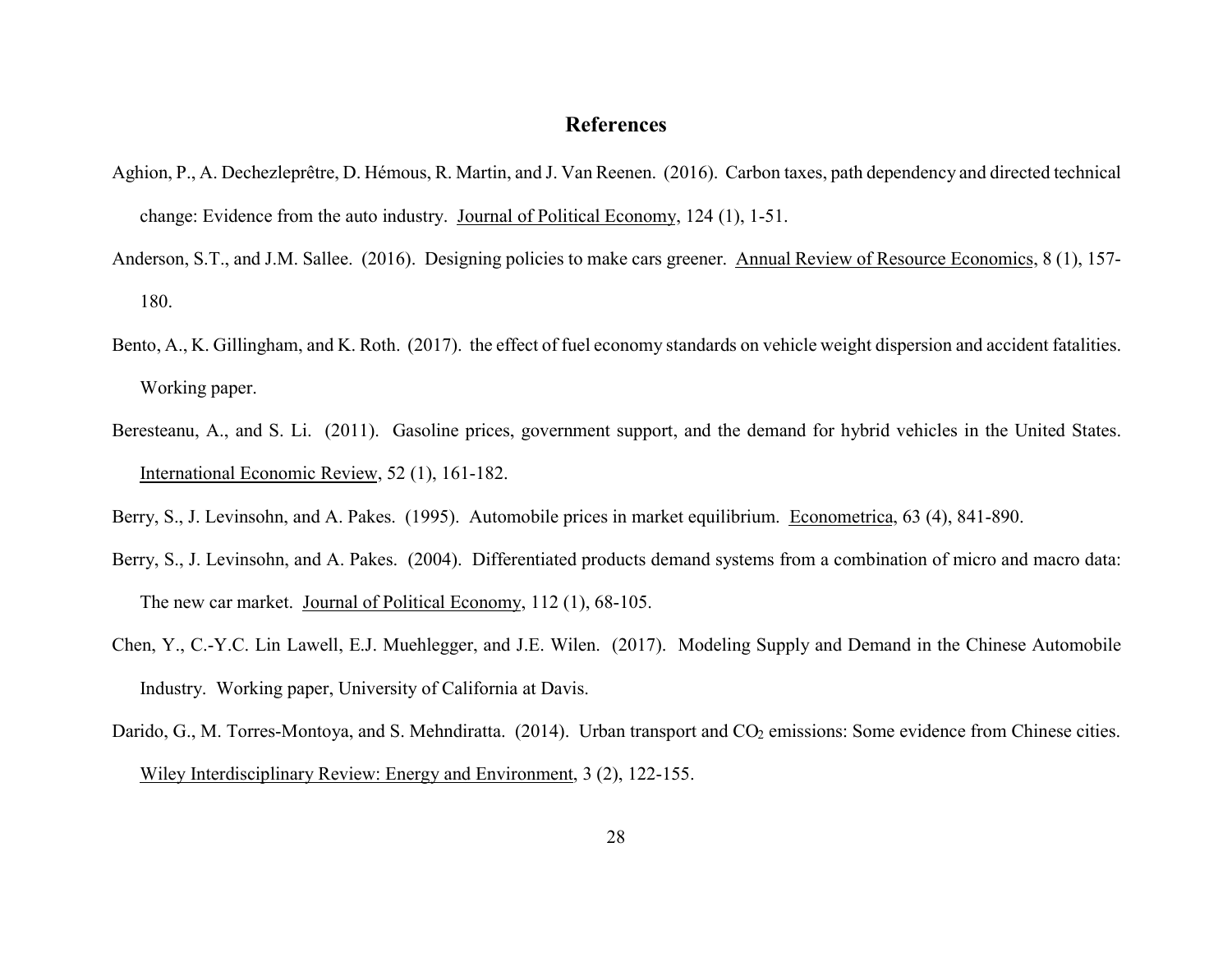Davis, L.W., and C.R. Knittel. (2016). Are Fuel Economy Standards Regressive? NBER Working Paper No. w22925.

- DeShazo, J.R., Tamara L. Sheldon, and Richard T. Carson. (forthcoming). Designing policy incentives for cleaner technologies: lessons from California's plug-in electric vehicle rebate program. Journal of Environmental Economics and Management.
- Gallagher, K.S. and E. Muehlegger. (2011). Giving green to get green?: Incentives and consumer adoption of hybrid vehicle technology. Journal of Environmental Economics and Management, 61, 1-15.
- Goldberg, P.K. (1995). Product differentiation and oligopoly in international markets: The case of the U.S. automobile industry. Econometrica, 63 (4), 891-951.
- Heutel, G., and E. Muehlegger. (2015). Consumer learning and hybrid vehicle adoption. Environmental and Resource Economics, 62, 125-161.
- Holland, S.P., E.T. Mansur, N.Z. Muller and A.J. Yates. (2016). Are There Environmental Benefits from Driving Electric Vehicles? The Importance of Local Factors. American Economic Review, 106 (12), 3700-3729.
- Hu, W.-M., J. Xiao, and X. Zhou. (2014). Collusion or Competition? Interfirm Relationships in the Chinese Auto Industry. Journal of Industrial Economics, 62 (1), 1-40.
- Huo, H., M. Wang, L. Johnson, and D. He. (2007). Projection of Chinese Motor Vehicle Growth, Oil Demand, and C02 Emissions through 2050. Transportation Research Record, 2038, 69-77.
- Jacobsen, M.R. (2013). Evaluating U.S. Fuel Economy Standards in a Model with Producer and Household Heterogeneity. American Economic Journal: Economic Policy, 5 (2), 148-187.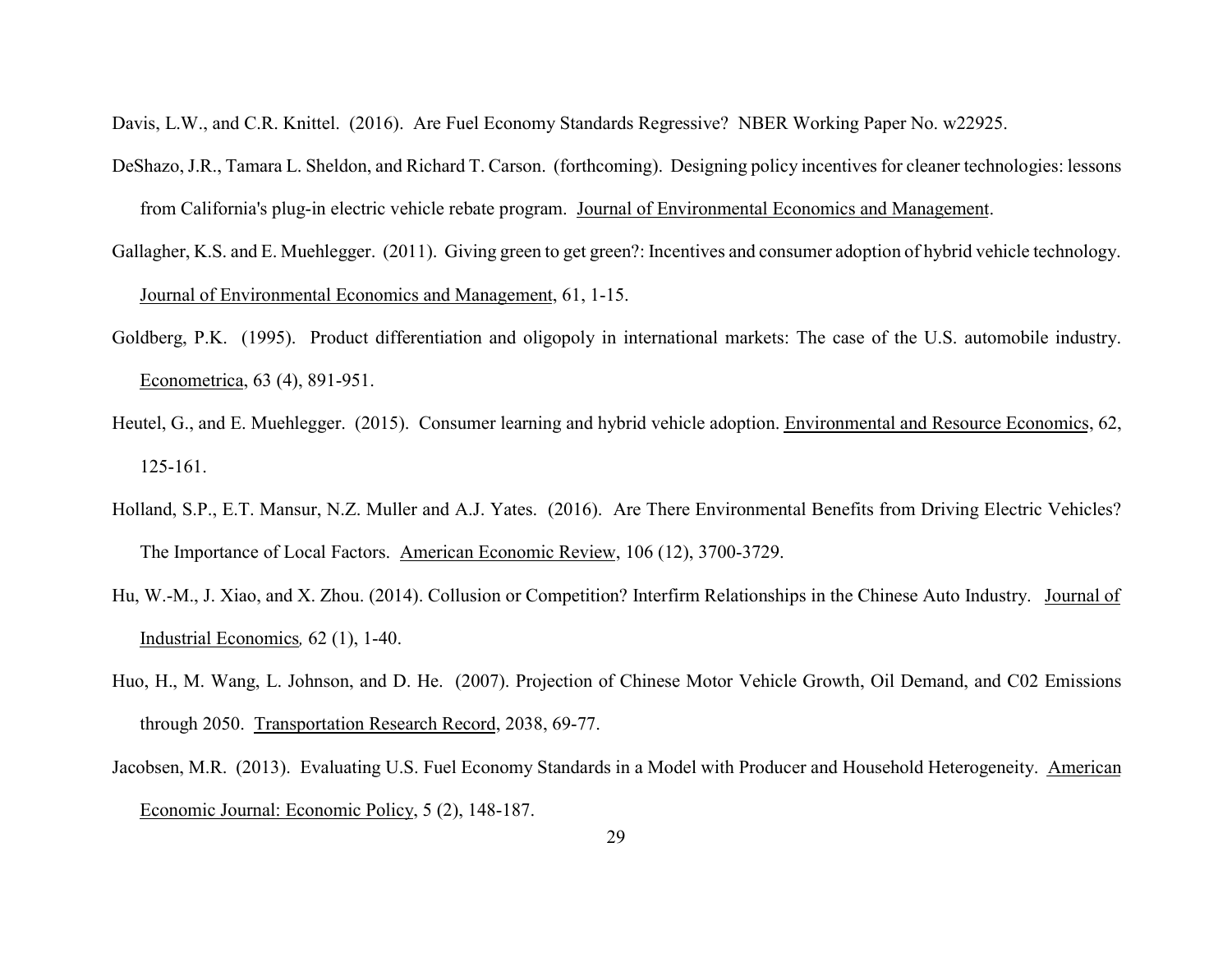- Jacobsen, M.R. and A.A. van Benthem (2015). Vehicle Scrappage and Gasoline Policy. American Economic Review, 105 (3), 1312- 1328.
- Kellogg, R. (2017). Gasoline price uncertainty and the design of fuel economy standards. NBER Working Paper No. 23024.
- Knittel, C.R., and K. Metaxoglou. (2014). Estimation of random-coefficient demand models: Two empiricists' perspective. Review of Economics and Statistics, 96 (1), 34-59.
- Levinson, A. (2016). Energy Efficiency Standards Are More Regressive Than Energy Taxes: Theory and Evidence. NBER Working Paper No. w22956.
- Li, S. (2016). Better lucky than rich?: Welfare analysis of automobile license allocations in Beijing and Shanghai. Working paper, Cornell University.
- Li, S., J. Xiao, and Y. Liu. (2015). The price evolution in China's automobile market. Journal of Economics & Management Strategy, 24 (4), 786-810.
- Li, S. and Y. Zhou. (2015). Dynamics of technology adoption and critical mass: The case of the U.S electric vehicle market. Working paper, Cornell University.
- Lin, C.-Y.C., and J.(J.) Zeng. (2013). The elasticity of demand for gasoline in China. Energy Policy, 59, 189-97.
- Lin, C.-Y.C., and J.(J.) Zeng. (2014). The optimal gasoline tax for China. Theoretical Economics Letters, 4 (4), 270-278.
- Liu, Q., and C.-Y.C. Lin Lawell. (2017). The effects of public transportation and the built environment on the number of civilian vehicles in China. Working paper, University of California at Davis.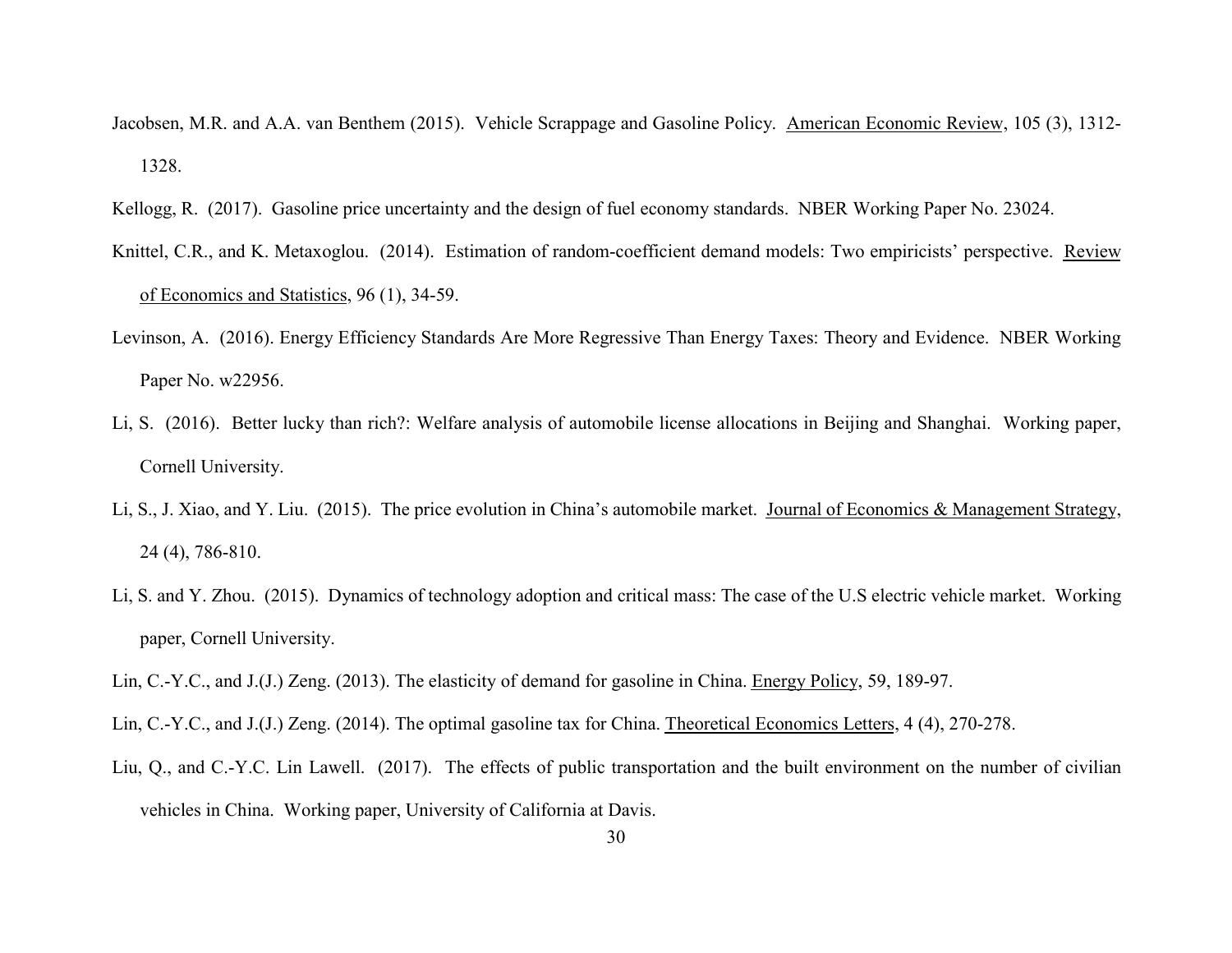- Miravete, E.J., M.J. Moral, and J. Thurk. (2016). Innovation, Emissions Policy, and Competitive Advantage in the Diffusion of European Diesel Automobiles. Working paper.
- Petrin, A. (2002). Quantifying the benefits of new products: The case of the minivan. Journal of Political Economy, 110 (4), 705-729.
- Sallee, J.M. (2011). The surprising incidence of tax credits for the Toyota Prius. American Economic Journal: Economic Policy, 3, 189-219.
- Sallee, J.M., and J. Slemrod. (2012). Car notches: Strategic automaker responses to fuel economy policy. Journal of Public Economics, 96, 981-999.
- Sallee, J.M., S.E. West, and W. Fan (2016). Do consumers recognize the value of fuel economy: Evidence from used car prices and gasoline price fluctuations. Journal of Public Economics, 135, 61-73.
- Sheldon, T.L., J.R. DeShazo, and R.T. Carson. (2017). Electric and plug in hybrid vehicle demand: lessons for an emerging market. Economic Inquiry, 55 (2), 695-713.
- Ullman, D.F. (2016). A difficult road ahead: Fleet fuel economy, footprint-based CAFE compliance, and manufacturer incentives. Energy Economics, 57, 94-105.
- Wang, Y., J. Teter, and D. Sperling. (2011). China's soaring vehicle population: Even greater than forecasted? Energy Policy, 39, 3296-3306. URL: http://www.sciencedirect.com/science/article/pii/S030142151100200X
- Xiao, J., and H. Ju. (2014). Market equilibrium and the environmental effects of tax adjustments in China's automobile industry. Review of Economics and Statistics, 96 (2), 306-317.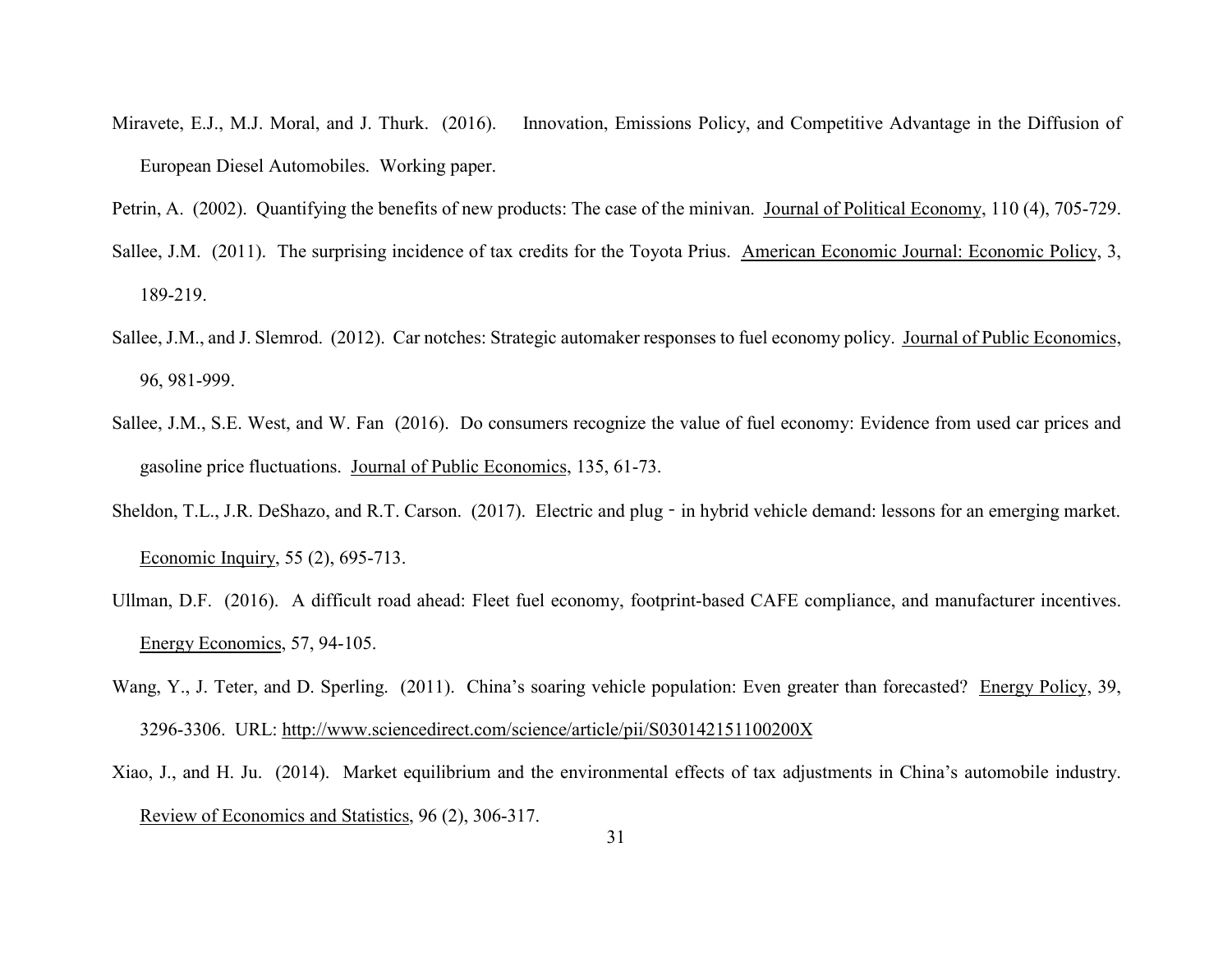

# Figure A1: Market Structure of Chinese Automobile Industry

Notes: Chinese firms that are at least partially state-owned are in green. Private Chinese firms are in yellow. Interactional car companies are in blue. Lines connecting firms indicate joint ventures between firms. Source: Hu, Xiao and Zhou (2014)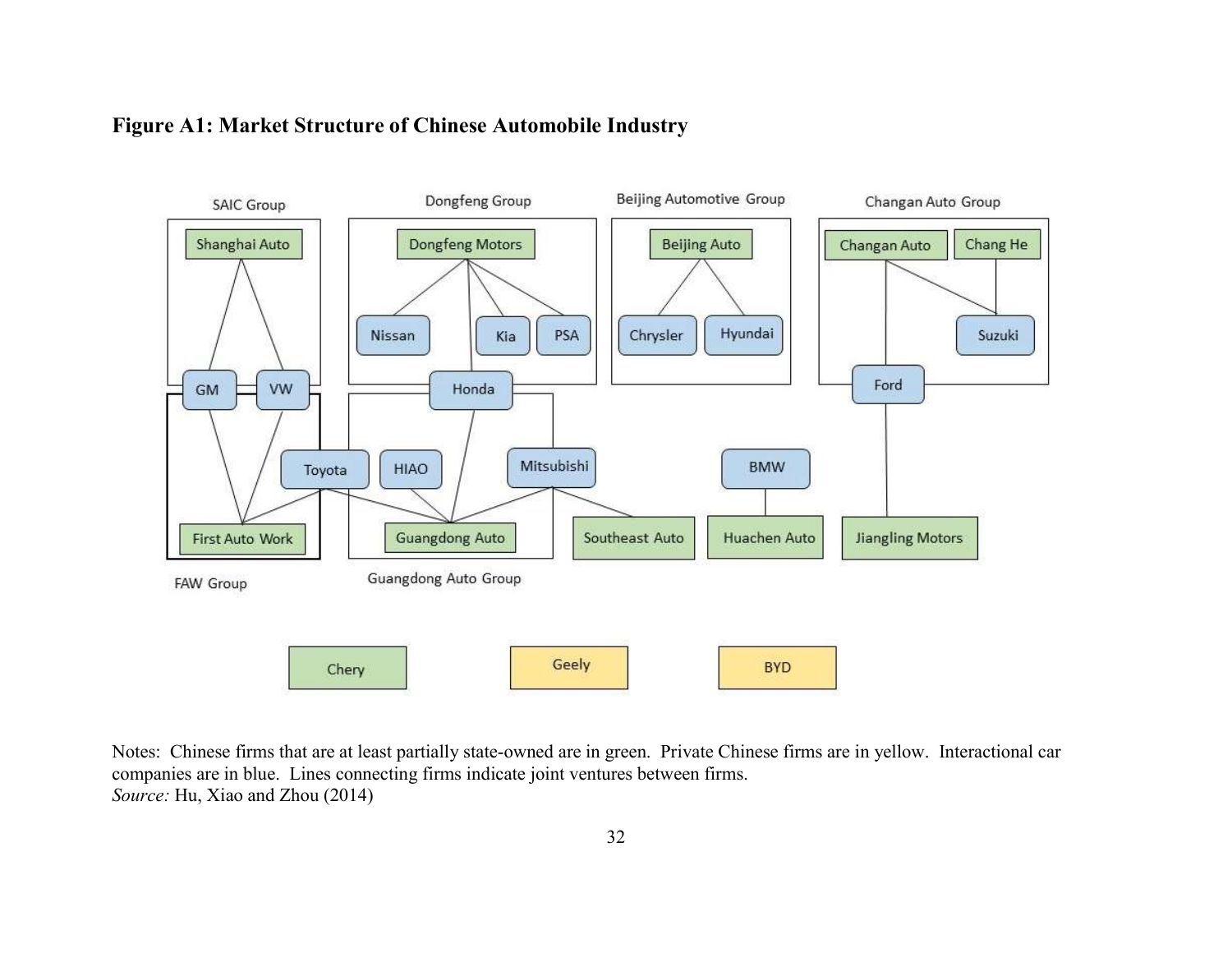Figure 2: Geographical location of Chinese automobile companies

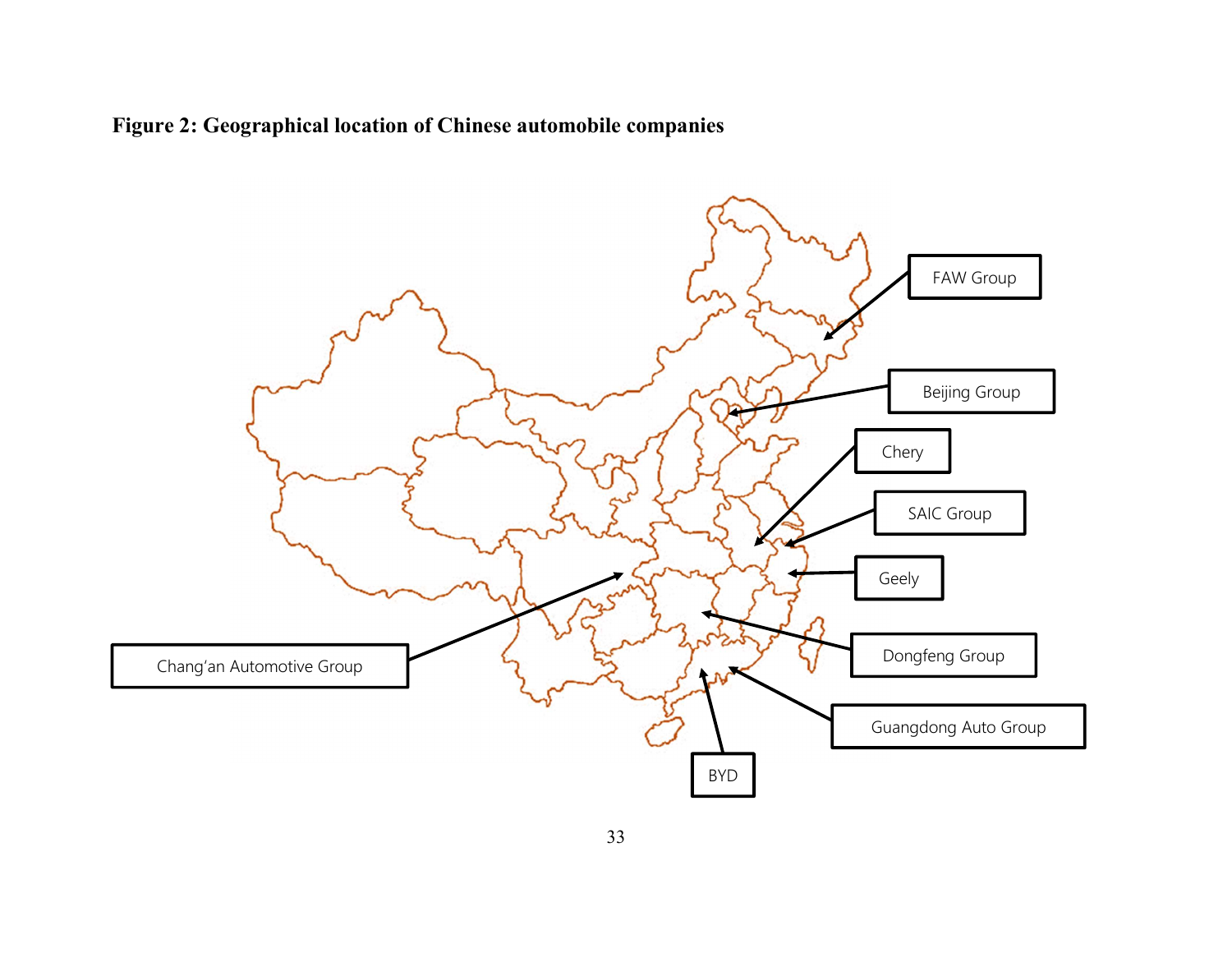| <b>Type of Alternative Fuel Vehicle</b> |               |                    |                |               |  |  |  |
|-----------------------------------------|---------------|--------------------|----------------|---------------|--|--|--|
| Year(s)                                 | pure-electric | fuel-cell electric | plug-in hybrid | energy saving |  |  |  |
| $\sim$ 2015                             |               |                    |                |               |  |  |  |
| 2016-2017                               |               |                    |                | 3.5           |  |  |  |
| 2018-2019                               |               |                    |                |               |  |  |  |
| 2020                                    |               |                    |                |               |  |  |  |

Note: This table presents the multipliers imposed on the annual sales/imports of alternative fuel vehicles in the CAFC calculation.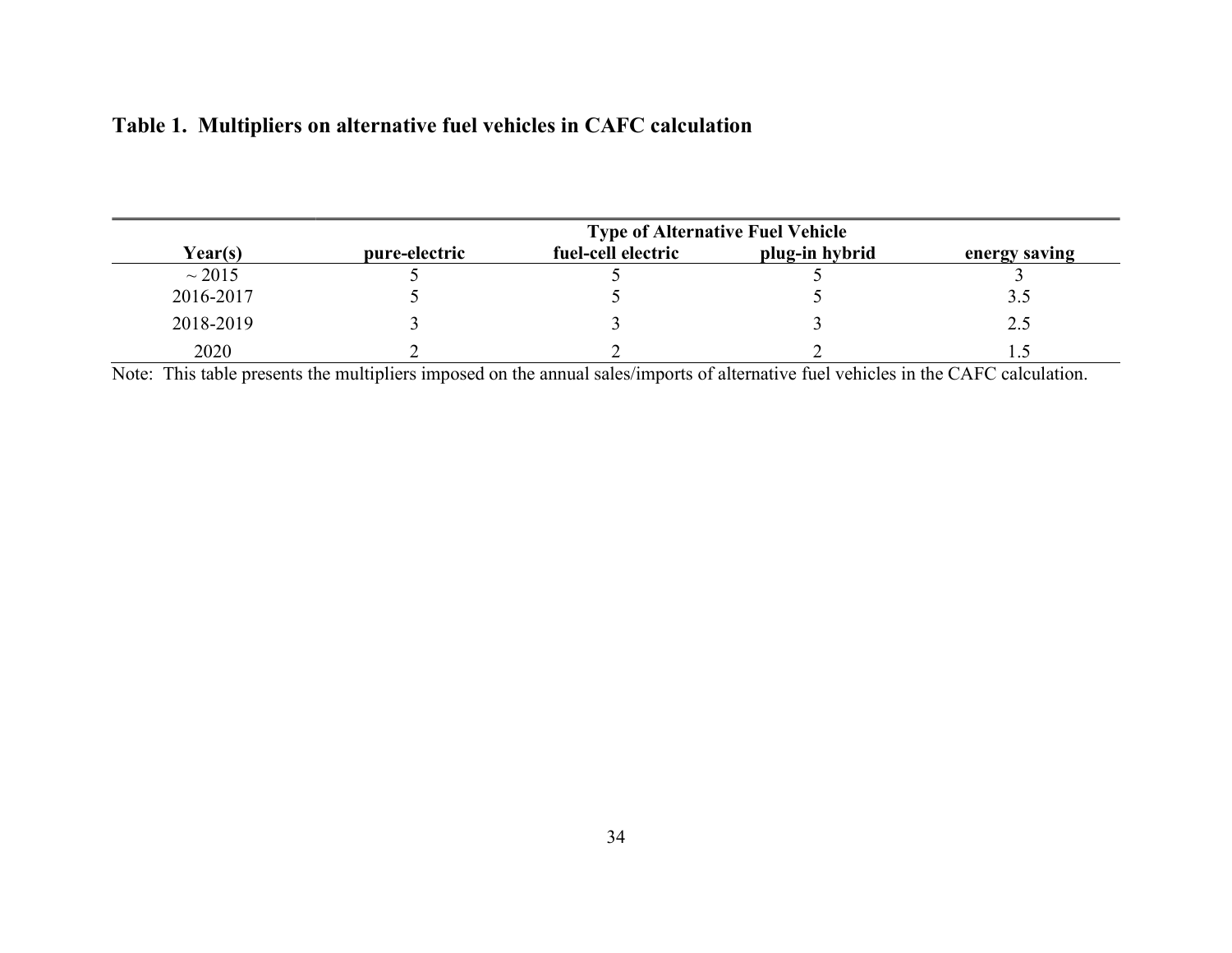# Table 2: Variable Description

|                          | Variable                                    | <b>Units</b> | <b>Values</b>                                                                                                                                                                                                                               |
|--------------------------|---------------------------------------------|--------------|---------------------------------------------------------------------------------------------------------------------------------------------------------------------------------------------------------------------------------------------|
|                          | The year of the model style                 |              |                                                                                                                                                                                                                                             |
|                          | Model-displacement                          |              |                                                                                                                                                                                                                                             |
|                          | Manufacturer's suggested retail price       | 10,000 RMB   |                                                                                                                                                                                                                                             |
|                          | Dummy for Car manufactures                  |              |                                                                                                                                                                                                                                             |
|                          | Model style                                 |              |                                                                                                                                                                                                                                             |
|                          | Car manufacturer name                       |              |                                                                                                                                                                                                                                             |
| <b>Basic Information</b> | Category of the model style                 |              | 1=Mini Car<br>2=Small Car<br>3=Compact Car<br>4=Medium Car<br>5=Medium-Large Car<br>6=Large Car<br>7=Small SUV<br>8=Compact SUV<br>9=Medium SUV<br>10=Medium-Large SUV<br>11=Large SUV<br>$12 = MPV$<br>13=Sports Car<br>14=Advanced Pickup |
|                          | Dummy variable if the model style is import |              | $1 = Yes$ ; $0 = No$                                                                                                                                                                                                                        |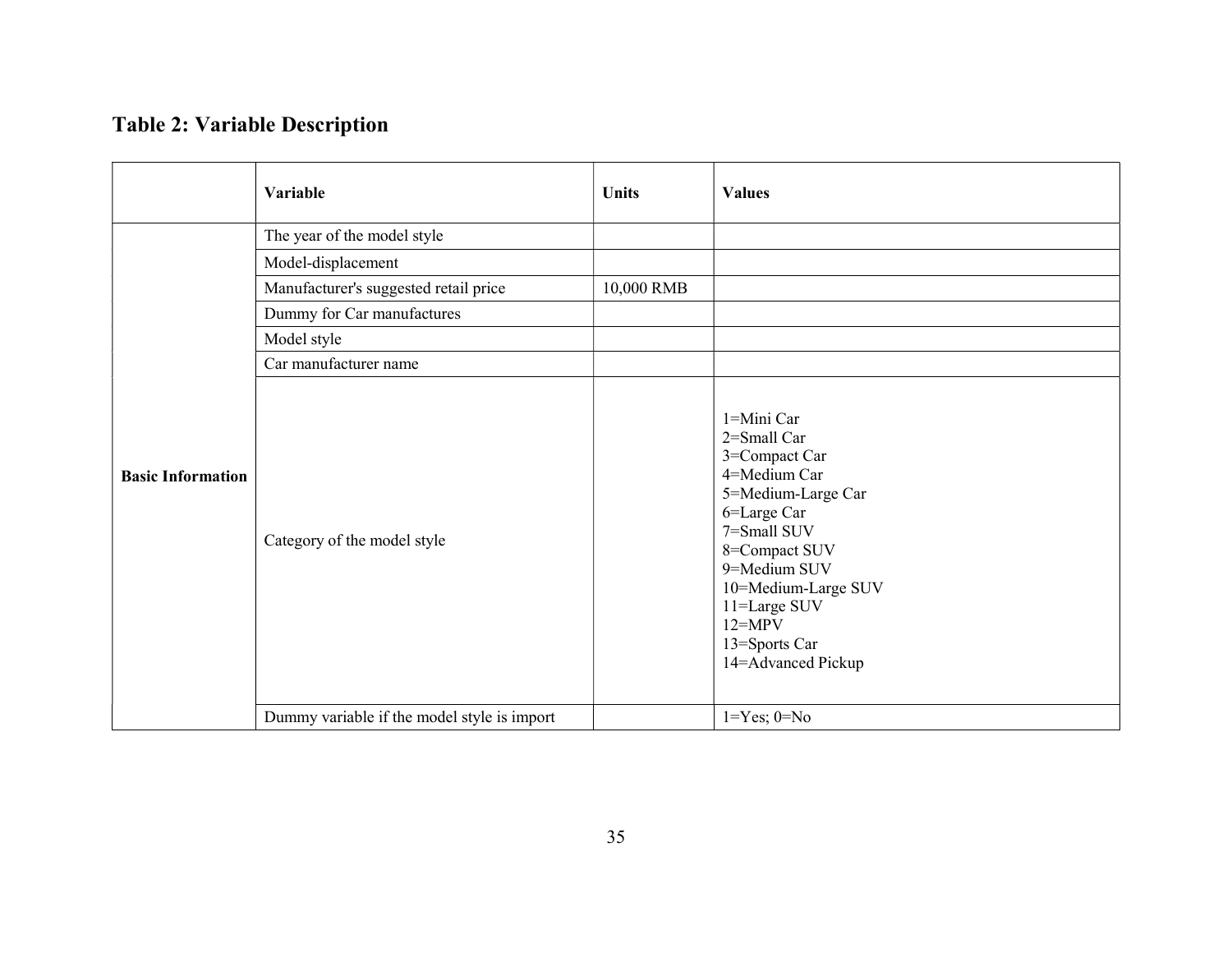|                          | Body styles                                                                 |              | $2=2$ boxes<br>$3=3$ boxes<br>4=Liftback<br>5=Wagon<br>6=Sports Car<br>7=Sporty car with hard roof<br>8=Convertible with hardtop<br>9=Convertible with a folding textile roof<br>$10 = SUV$<br>$11 = MPV$<br>12=Pickup |
|--------------------------|-----------------------------------------------------------------------------|--------------|------------------------------------------------------------------------------------------------------------------------------------------------------------------------------------------------------------------------|
| <b>Price variables</b>   | The minimum price of the model style within<br>each model-displacement-year |              |                                                                                                                                                                                                                        |
|                          | The maximum price of the model style within<br>each model-displacement-year |              |                                                                                                                                                                                                                        |
| <b>Quantity variable</b> |                                                                             |              |                                                                                                                                                                                                                        |
|                          | Engine type by the manufacturers                                            |              |                                                                                                                                                                                                                        |
| Engine                   | Cylinder layout types                                                       |              | $1 = L$<br>$2=V$<br>$3 = W$<br>$4=H$<br>$5=R$                                                                                                                                                                          |
|                          | Number of cylinders                                                         |              |                                                                                                                                                                                                                        |
|                          | Total power of the electric engine                                          | kW           |                                                                                                                                                                                                                        |
| <b>Electric Engine</b>   | The torque of the electric engine                                           | Newton-metre |                                                                                                                                                                                                                        |
|                          | Energy density                                                              | kWh          |                                                                                                                                                                                                                        |
|                          | <b>Charge-Depleting Range</b>                                               | km           |                                                                                                                                                                                                                        |
| Powertrain               | Maximum volume                                                              | km/h         |                                                                                                                                                                                                                        |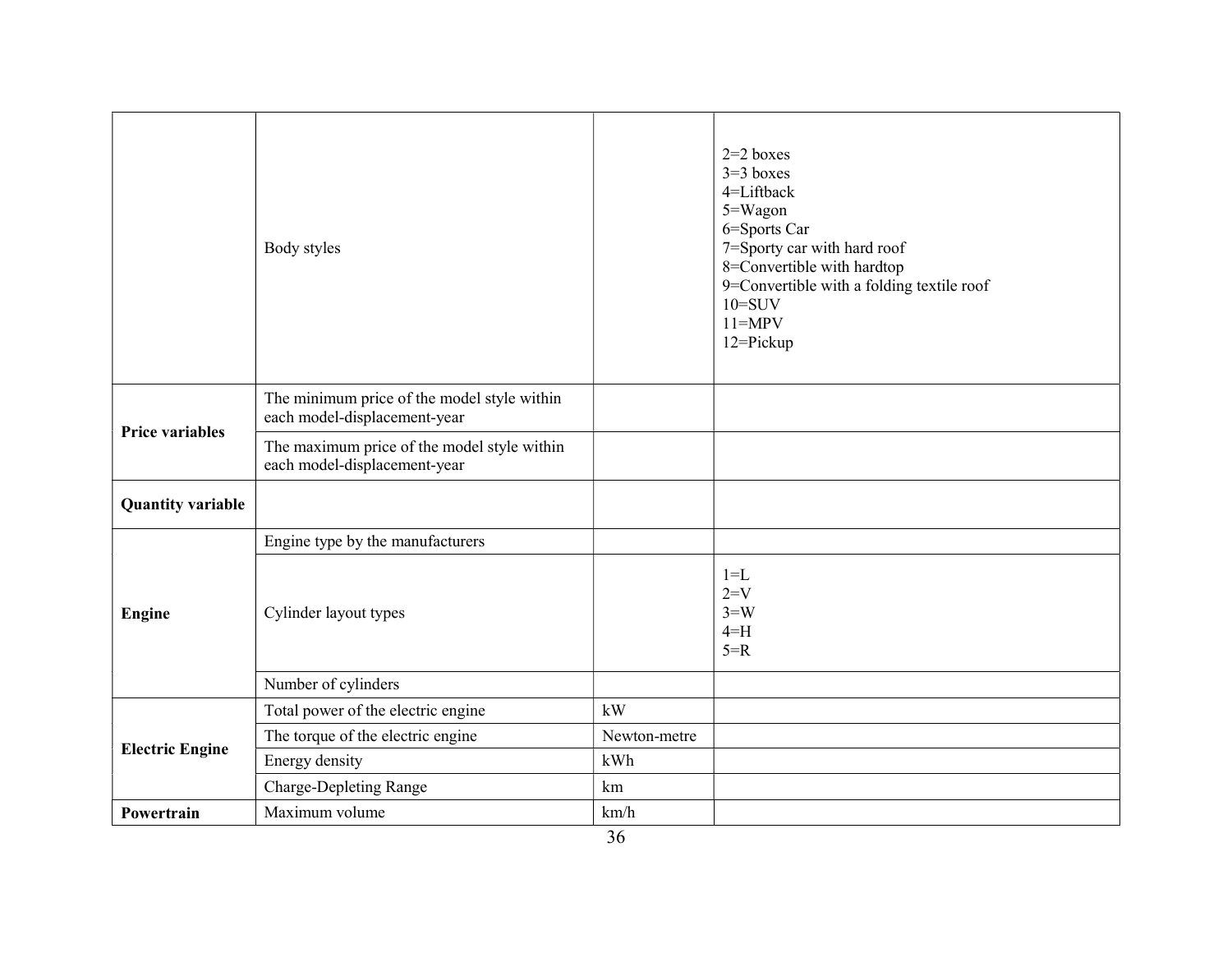|  | Official Acceleration 0-100km/h | second    |                                                                                                                                                                                                                                                            |
|--|---------------------------------|-----------|------------------------------------------------------------------------------------------------------------------------------------------------------------------------------------------------------------------------------------------------------------|
|  | Peak Horsepower                 | <b>PS</b> |                                                                                                                                                                                                                                                            |
|  | Maximum Power                   | Kw        |                                                                                                                                                                                                                                                            |
|  | Transmission types              |           | $1 = MT$ ,<br>$2=AT$ ,<br>$3=$ DCT,<br>$4 = AMT$ ,<br>$5=CVT$                                                                                                                                                                                              |
|  | Number of transmission speeds   |           |                                                                                                                                                                                                                                                            |
|  | Type of Drivetrain              |           | 1=Front engine front drive<br>2=Front engine rear drive<br>3=Front engine four-wheel drive<br>4=Middle engine rear drive<br>5=Middle engine four-wheel drive<br>6=Rear engine rear drive<br>7=Rear engine four drive<br>8=Double electric four-wheel drive |
|  | Types of the four wheel drive   |           | $1 = Full time$<br>2=Real time<br>3=Part time                                                                                                                                                                                                              |
|  | Type of Power steering          |           | 0=No power steering<br>1=MPS(Mechanical power steering"<br>$2=HPS$<br>$3 = EHPS$<br>4=Electric Steer by wire<br>5=EPS(Electric Power Steering)                                                                                                             |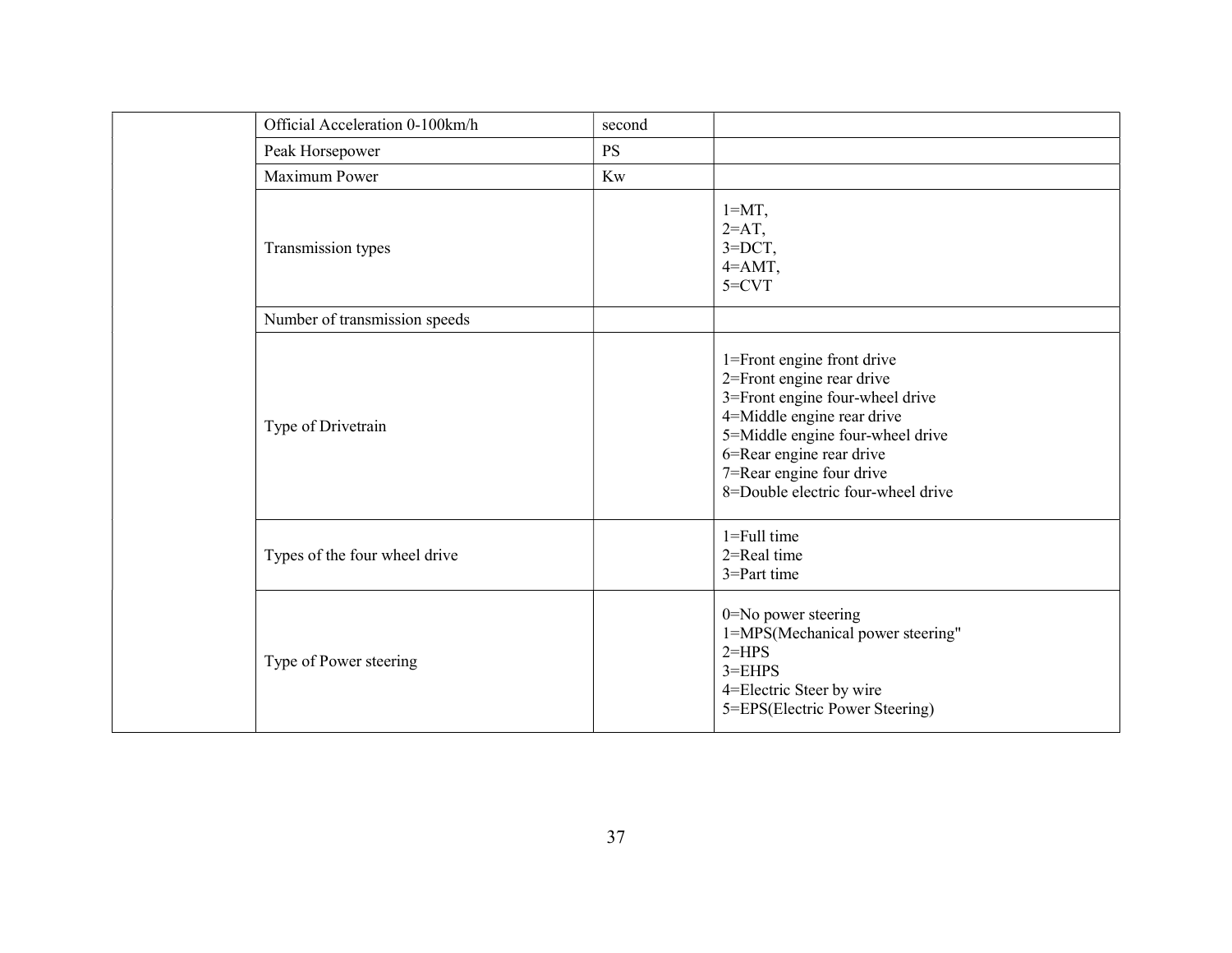|                  | The type of fuel that this model is powered on          |                   | $1 = Discel$<br>2=Gasoline<br>3=Hybrid of gas and electricity<br>4=Pure electric<br>5=Plug in hybrid<br>6=Extended range electric vehicle(E-REV)                      |
|------------------|---------------------------------------------------------|-------------------|-----------------------------------------------------------------------------------------------------------------------------------------------------------------------|
|                  | Official energy density                                 | L/100km           |                                                                                                                                                                       |
|                  | Official Energy Efficiency                              | $100 \text{km/L}$ |                                                                                                                                                                       |
| Fuel             | Displacement                                            | ml                |                                                                                                                                                                       |
|                  | Displacement                                            | $\mathbf L$       |                                                                                                                                                                       |
|                  | Different ways of delivering air into the<br>combustion |                   | 1=Naturally aspirated<br>2=Mechanical supercharging<br>3=Turbo Boost<br>4=Mechanical supercharging and Turbo supercharging<br>$5 = Twin-turo/biturbo$<br>6=Four-turbo |
|                  | Length                                                  | mm                |                                                                                                                                                                       |
|                  | Width                                                   | mm                |                                                                                                                                                                       |
|                  | Height                                                  | mm                |                                                                                                                                                                       |
| <b>Dimension</b> | Wheelbase                                               | mm                |                                                                                                                                                                       |
|                  | Curb weight                                             | kg                |                                                                                                                                                                       |
|                  | Number of doors                                         |                   |                                                                                                                                                                       |
|                  | Passenger Capacity                                      | number of seats   |                                                                                                                                                                       |
|                  | Airbag: Frontal-Driver                                  |                   | $1 = Yes$ ; $0 = No$ ; $2 = Optional$                                                                                                                                 |
|                  | Airbag: Side airbag                                     |                   | $1 = Yes$ ; $0 = No$ ; $2 = Optional$                                                                                                                                 |
| <b>Safety</b>    | <b>Brake ABS</b>                                        |                   | $1 = Yes$ ; $0 = No$ ; $2 = Optional$                                                                                                                                 |
|                  | Parking distance control/Radar-Front                    |                   | $1 = Yes$ ; $0 = No$ ; $2 = Optional$                                                                                                                                 |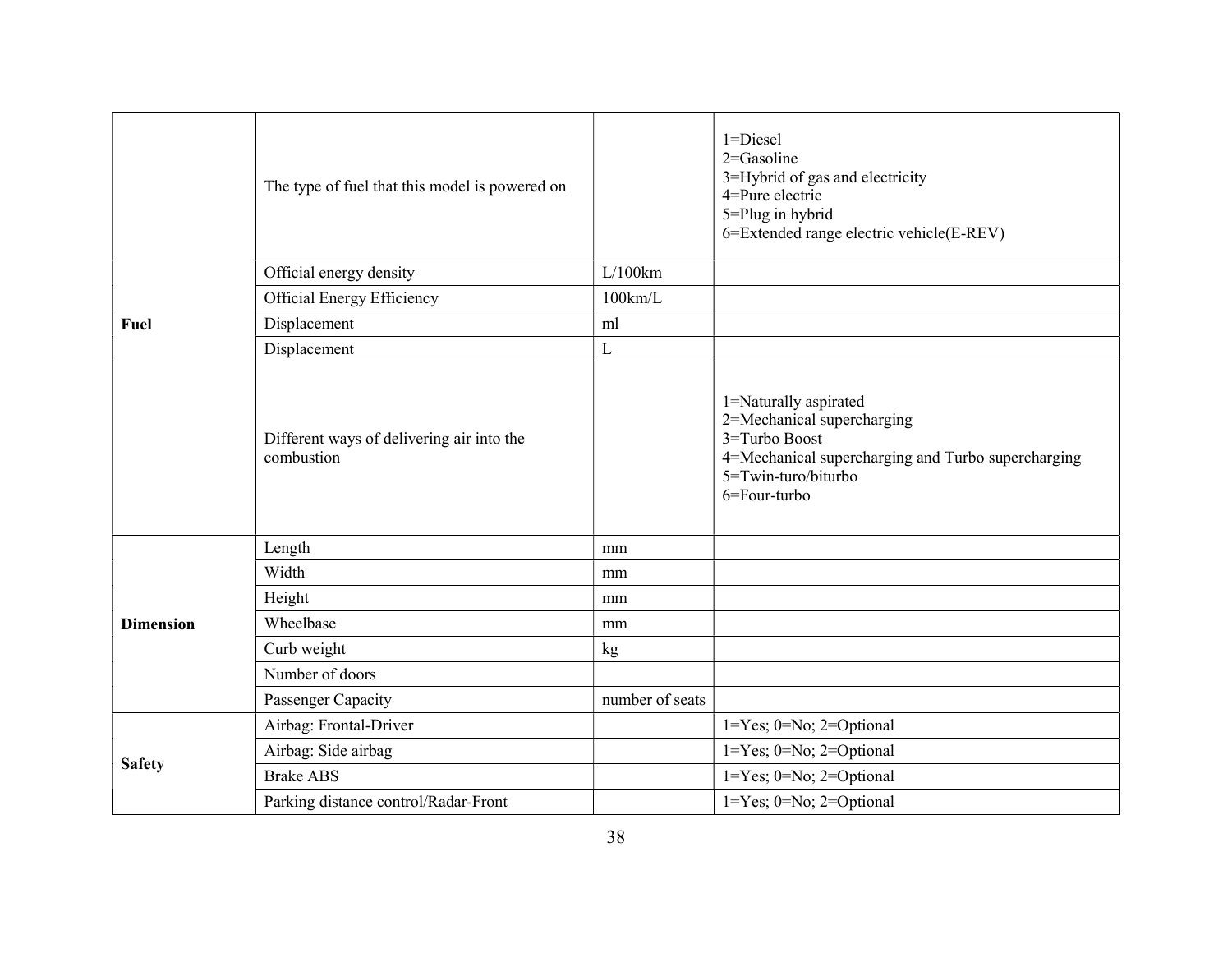|                       | Parking distance control/Radar-Rear                                                                                         | $1 = Yes$ ; $0 = No$ ; $2 = Optional$                                                          |
|-----------------------|-----------------------------------------------------------------------------------------------------------------------------|------------------------------------------------------------------------------------------------|
|                       | Back up camera                                                                                                              | $1 = Yes$ ; $0 = No$ ; $2 = Optional$                                                          |
|                       | Remote control key                                                                                                          | 1=Yes; 0=No; 2=Optional                                                                        |
|                       | Keyless active                                                                                                              | $1 = Yes$ ; $0 = No$ ; $2 = Optional$                                                          |
|                       | Keyless entry                                                                                                               | $1 = Yes$ ; $0 = No$ ; $2 = Optional$                                                          |
| <b>Exterior</b>       | Electronic sunroof                                                                                                          | $1 = Yes$ ; $0 = No$ ; $2 = Optional$                                                          |
|                       | Panorama sunroof                                                                                                            | $1 = Yes$ ; $0 = No$ ; $2 = Optional$                                                          |
|                       | Heated front seats                                                                                                          | $1 = Yes$ ; $0 = No$ ; $2 = Optional$                                                          |
|                       | Heated rear seats                                                                                                           | $1 = Yes$ ; $0 = No$ ; $2 = Optional$                                                          |
|                       | Ventilated front seats                                                                                                      | $1 = Yes$ ; $0 = No$ ; $2 = Optional$                                                          |
|                       | Ventilated rear seats                                                                                                       | $1 = Yes$ ; $0 = No$ ; $2 = Optional$                                                          |
|                       | <b>GPS</b>                                                                                                                  | $1 = Yes$ ; $0 = No$ ; $2 = Optional$                                                          |
| <b>Interior</b>       | <b>Bluetooth</b> interface                                                                                                  | $1 = Yes$ ; $0 = No$ ; $2 = Optional$                                                          |
|                       | Build in TV                                                                                                                 | $1 = Yes$ ; $0 = No$ ; $2 = Optional$                                                          |
|                       | Air conditioner                                                                                                             | Manually=11;<br>Manually(optional)=12;<br>Automatic=21;<br>Automatic(optional)=22;<br>$0 = No$ |
| <b>New Technology</b> | Park Assist                                                                                                                 | $1 = Yes$ ; $0 = No$ ; $2 = Optional$                                                          |
|                       | Side Assist                                                                                                                 | $1 = Yes$ ; $0 = No$ ; $2 = Optional$                                                          |
| Population            | The adult population (age 15-64) every year.<br>Source: World Development Indicators.                                       |                                                                                                |
| <b>Income</b>         | Urban income across all provinces every year.<br>(2000, 2005, 2010, 2011, 2012, 2013)<br>Source: China Statistical Yearbook |                                                                                                |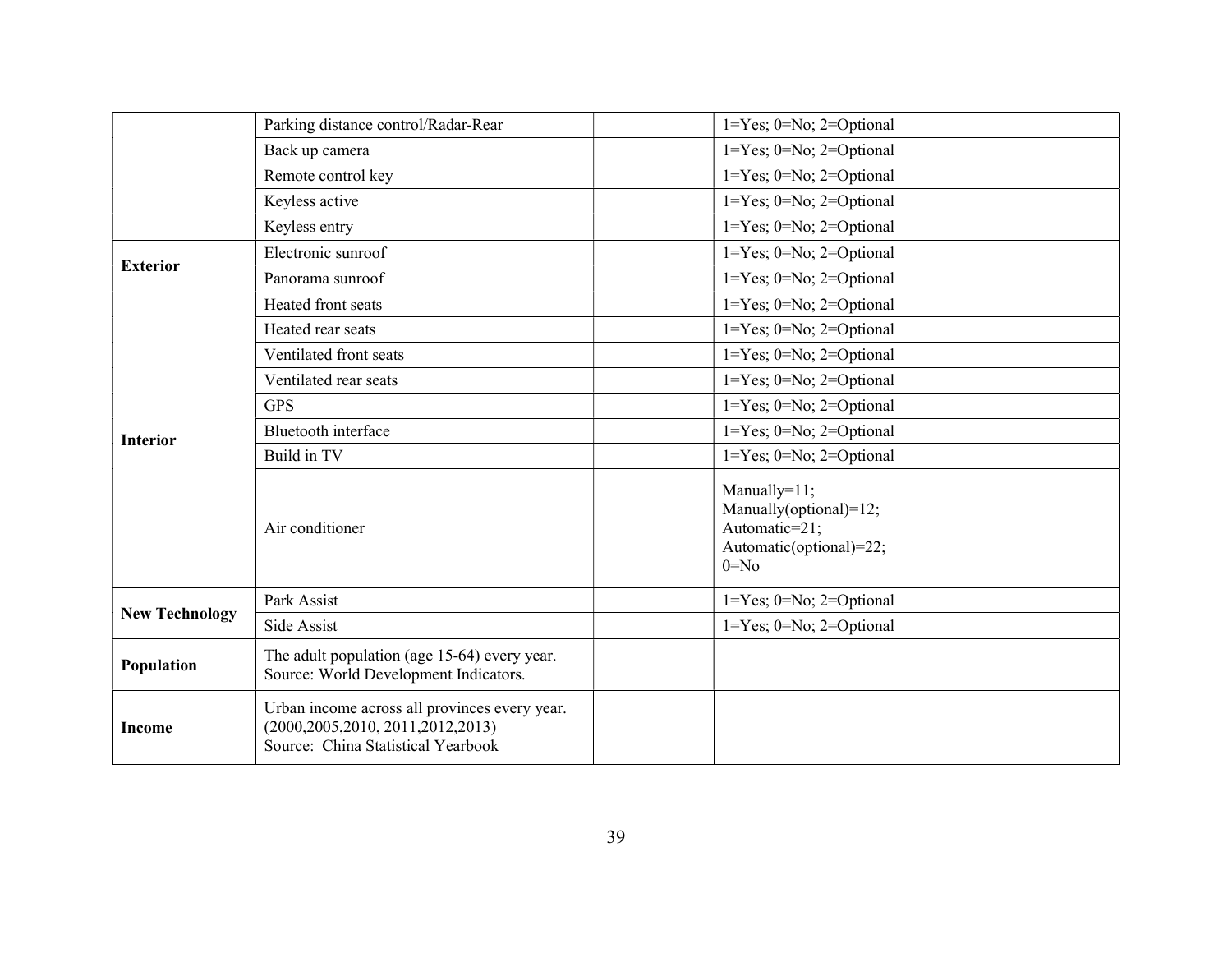|            | The standard deviation of urban income across<br>all provinces every year.<br>(2000, 2005, 2010, 2011, 2012, 2013)<br>Source: China Statistical Yearbook |                                                                                                                                                         |
|------------|----------------------------------------------------------------------------------------------------------------------------------------------------------|---------------------------------------------------------------------------------------------------------------------------------------------------------|
| <b>SOE</b> | Dummy for State Owned Enterprise<br>Information referred from: baike.baidu.com and<br>China Industry Business Performance Data of<br>the year 2013.      | 1=if governments (central government or local<br>government) holding the majority of the company stocks.<br>(greater than $50\%$ )<br>0=Privately owned |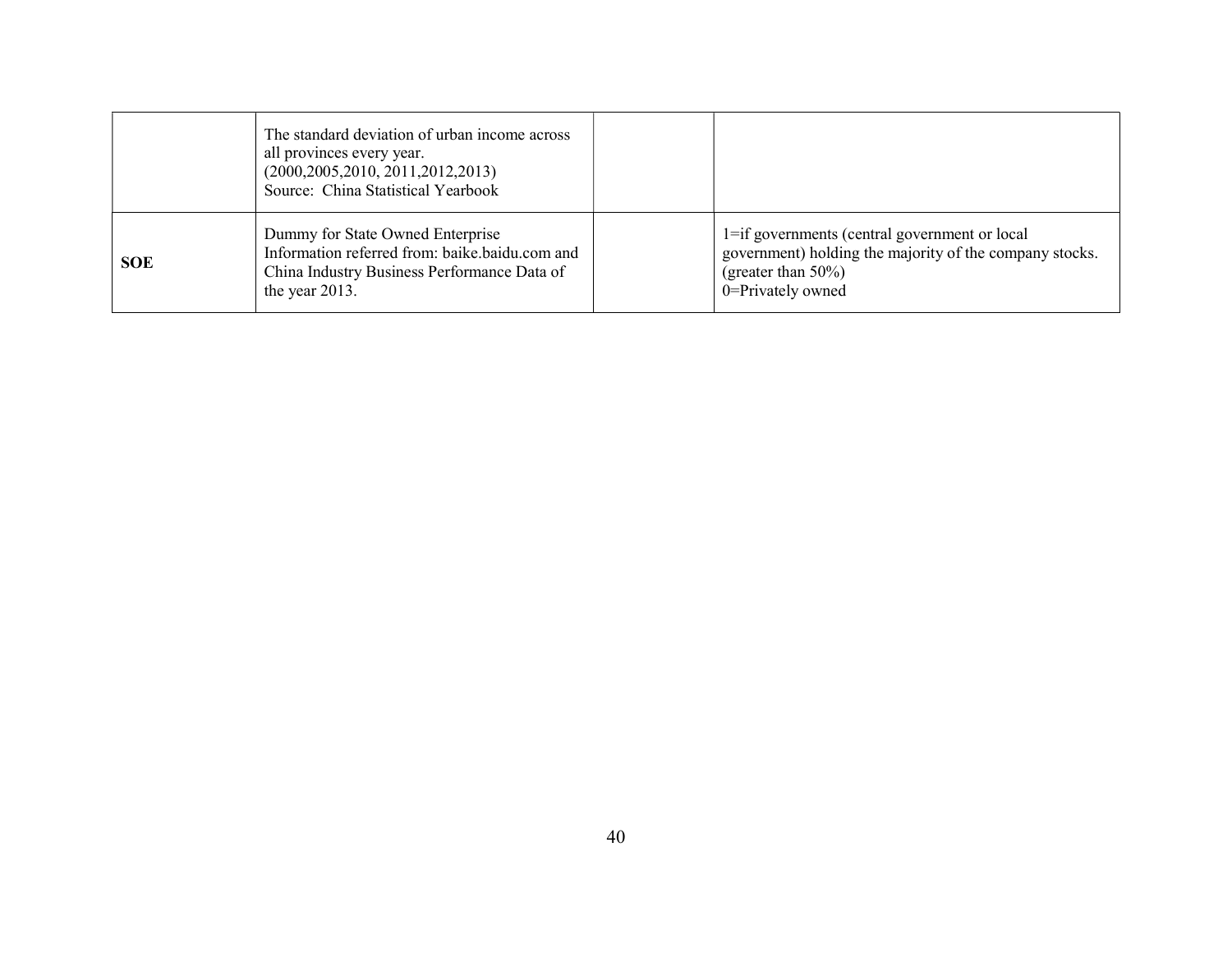# Table 3: Summary Statistics

| Variable                                                                       | # Obs | Mean             | Std.<br>Dev. | Min              | <b>Max</b>              |
|--------------------------------------------------------------------------------|-------|------------------|--------------|------------------|-------------------------|
| Year                                                                           | 6821  | 2009.727         | 2.677        | 2004             | 2013                    |
| Model-displacement                                                             | 6821  | 270.393          | 149.588      |                  | 531                     |
| Manufacturer's suggested retail price (MSRP) (10,000 yuan)                     | 6821  | 14.937           | 10.946       | 2.88             | 89.96                   |
| Dummy for car manufactures                                                     | 6803  | 32.230           | 17.452       | 1                | 64                      |
| Model style                                                                    |       |                  |              |                  |                         |
| Category of the model style                                                    | 6821  | 4.300            | 2.844        | $\perp$          | 13                      |
| Dummy variable if the model style is imported                                  | 6821  | $\boldsymbol{0}$ | $\theta$     | $\boldsymbol{0}$ | $\overline{0}$          |
| Body styles                                                                    | 6821  | 4.396            | 3.122        | $\overline{2}$   | 11                      |
| Minimum price of model style within each model-displacement-year (10,000 yuan) | 3608  | 11.821           | 8.051        | 2.68             | 53.8                    |
| Maximum price of model style within each model-displacement-year (10,000 yuan) | 3610  | 18.361           | 14.713       | 3.8              | 89.95                   |
| Engine type by the manufacturers                                               |       |                  |              |                  |                         |
| Cylinder layout types                                                          | 6798  | 1.056            | 0.231        |                  | $\overline{c}$          |
| Number of cylinders                                                            | 6794  | 4.128            | 0.539        | 3                | 8                       |
| Total power of the electric engine (Kw)                                        | 26    | 49.096           | 37.512       | 12               | 105                     |
| The torque of the electric engine (Newton-meter)                               | 24    | 196.625          | 130.227      | 60               | 450                     |
| Energy density (kwh)                                                           | 6     | 19.167           | 18.809       | 10               | 57                      |
| Charge-depleting Range (km)                                                    | 6     | 136.667          | 80.416       | 100              | 300                     |
| Maximum volume (km/h)                                                          | 5588  | 182.396          | 22.857       | 110              | 265                     |
| Official acceleration 0-100km/h (second)                                       | 2598  | 11.626           | 2.818        | 5                | 35                      |
| Peak horsepower (PS)                                                           | 6802  | 130.246          | 38.940       | 16               | 350                     |
| Maximum power (Kw)                                                             | 6817  | 95.754           | 28.626       | 12               | 257                     |
| Transmission types                                                             | 6804  | 1.717            | 1.003        | $\mathbf{0}$     | 5                       |
| Number of transmission speeds                                                  | 6815  | 5.190            | 1.009        | $\mathbf{1}$     | 9                       |
| Type of drivetrain                                                             | 6805  | 1.207            | 0.537        | $\mathbf{1}$     | $\mathfrak{Z}$          |
| Types of the four wheel drive                                                  | 417   | 2.122            | 0.751        |                  | $\overline{\mathbf{3}}$ |
| Type of power steering                                                         | 6798  | 2.838            | 1.314        | $\theta$         | 5                       |
| Type of fuel that this model is powered on                                     | 6805  | 1.981            | 0.175        |                  | 4                       |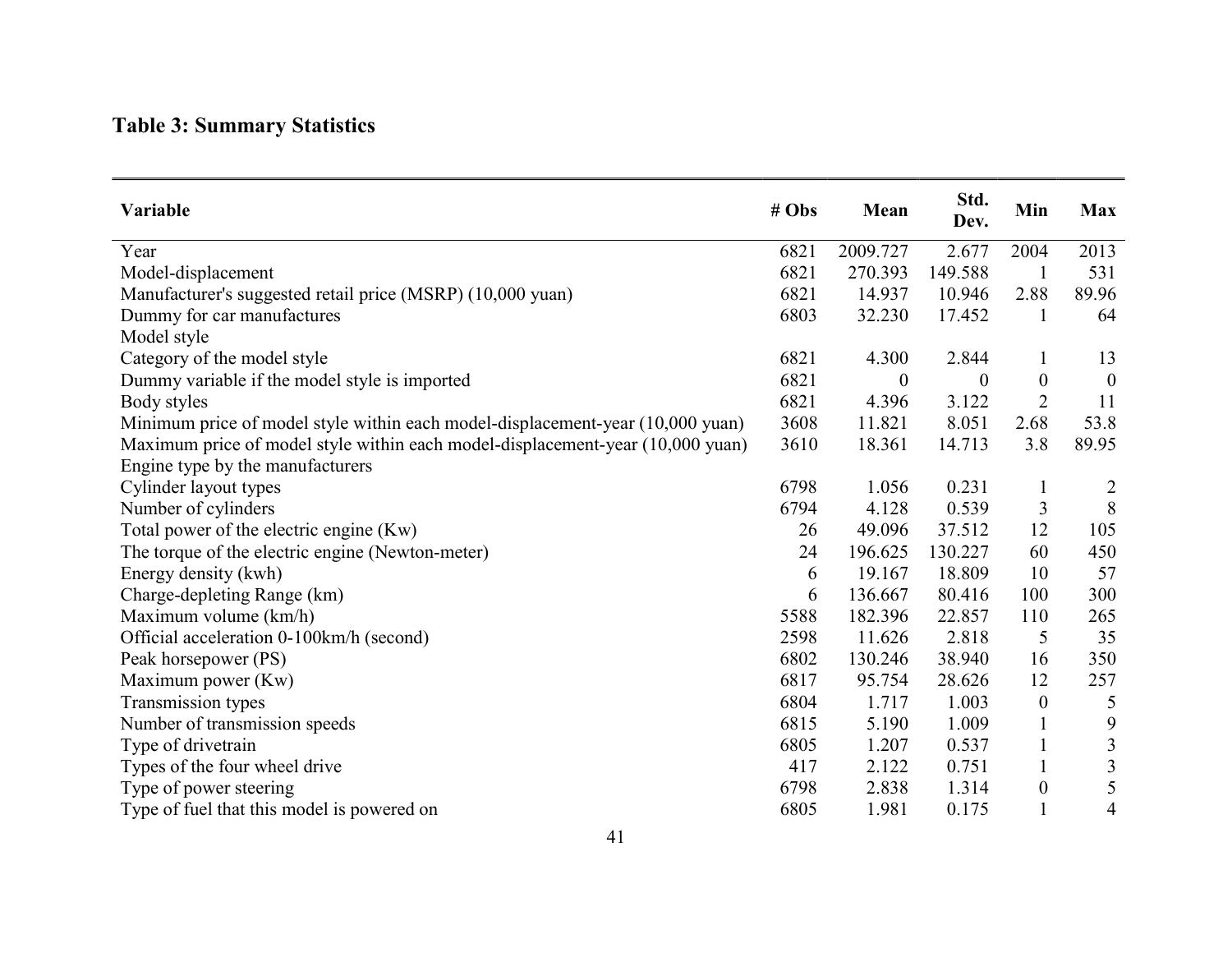| Official energy density $(L/100km)$                  | 6    | 19.167   | 18.809  | 10               | 57             |
|------------------------------------------------------|------|----------|---------|------------------|----------------|
| Official fuel intensity (100km/L)                    | 3928 | 0.131    | 0.021   | 0.075            | 0.233          |
| Alternative vehicle (dummy)                          | 3928 | 0.004    | 0.064   | 0.000            | 1.000          |
| Displacement (ml)                                    | 6673 | 1795.832 | 449.240 | 970              | 4700           |
| Displacement $(L)$                                   | 6815 | 1.808    | 0.456   |                  | 4.7            |
| Different ways of delivering air into the combustion | 6798 | 1.268    | 0.679   | 1                | 3              |
| Length (mm)                                          | 6821 | 4456.209 | 359.680 | 3400             | 6870           |
| Width (mm)                                           | 6821 | 1755.911 | 78.352  | 1495             | 1997           |
| Height (mm)                                          | 6821 | 1533.149 | 118.915 | 1325             | 1937           |
| Wheelbase (mm)                                       | 6815 | 2630.707 | 158.776 | 2296             | 4950           |
| Curb weight (kg)                                     | 5898 | 1346.930 | 255.769 | 815              | 2940           |
| Number of doors                                      | 6807 | 4.449    | 0.519   | 2                | 5              |
| Passenger capacity in terms of number of seats       | 6811 | 5.118    | 0.506   | 4                | 9              |
| Airbag: frontal-driver                               | 6819 | 0.916    | 0.306   | $\boldsymbol{0}$ | $\sqrt{2}$     |
| Airbag: Side airbag                                  | 6820 | 0.869    | 0.366   | $\boldsymbol{0}$ | $\overline{2}$ |
| <b>Brake ABS</b>                                     | 6811 | 0.946    | 0.239   | $\boldsymbol{0}$ | $\overline{c}$ |
| Parking distance control/radar-front                 | 6821 | 0.084    | 0.288   | $\boldsymbol{0}$ | $\overline{2}$ |
| Parking distance control/radar-rear                  | 6820 | 0.627    | 0.524   | $\boldsymbol{0}$ | $\overline{2}$ |
| Back up camera                                       | 6821 | 0.174    | 0.430   | $\theta$         | $\overline{c}$ |
| Remote control key                                   | 6816 | 0.886    | 0.324   | $\boldsymbol{0}$ | $\overline{c}$ |
| Keyless active                                       | 6821 | 0.163    | 0.379   | $\theta$         | $\overline{c}$ |
| Keyless entry                                        | 6821 | 0.101    | 0.310   | $\boldsymbol{0}$ | $\sqrt{2}$     |
| Electronic sunroof                                   | 6821 | 0.583    | 0.581   | $\theta$         | $\overline{2}$ |
| Panorama sunroof                                     | 6821 | 0.035    | 0.204   | $\boldsymbol{0}$ | $\sqrt{2}$     |
| Heated front seats                                   | 6821 | 0.225    | 0.476   | $\theta$         | $\overline{c}$ |
| Heated rear seats                                    | 6821 | 0.031    | 0.184   | $\boldsymbol{0}$ | $\overline{2}$ |
| Ventilated front seats                               | 6821 | 0.022    | 0.171   | $\overline{0}$   | $\overline{2}$ |
| Ventilated rear seats                                | 6821 | 0.003    | 0.066   | $\boldsymbol{0}$ | $\sqrt{2}$     |
| <b>GPS</b>                                           | 6821 | 0.279    | 0.560   | $\boldsymbol{0}$ | $\sqrt{2}$     |
| <b>Bluetooth</b> interface                           | 6821 | 0.234    | 0.492   | $\boldsymbol{0}$ | $\overline{2}$ |
| Build in TV                                          | 6821 | 0.031    | 0.195   | $\overline{0}$   | $\overline{2}$ |
| Air conditioner                                      | 6821 | 15.413   | 5.110   | $\boldsymbol{0}$ | 21             |
| Park assist                                          | 6821 | 0.014    | 0.139   | $\overline{0}$   | $\overline{2}$ |